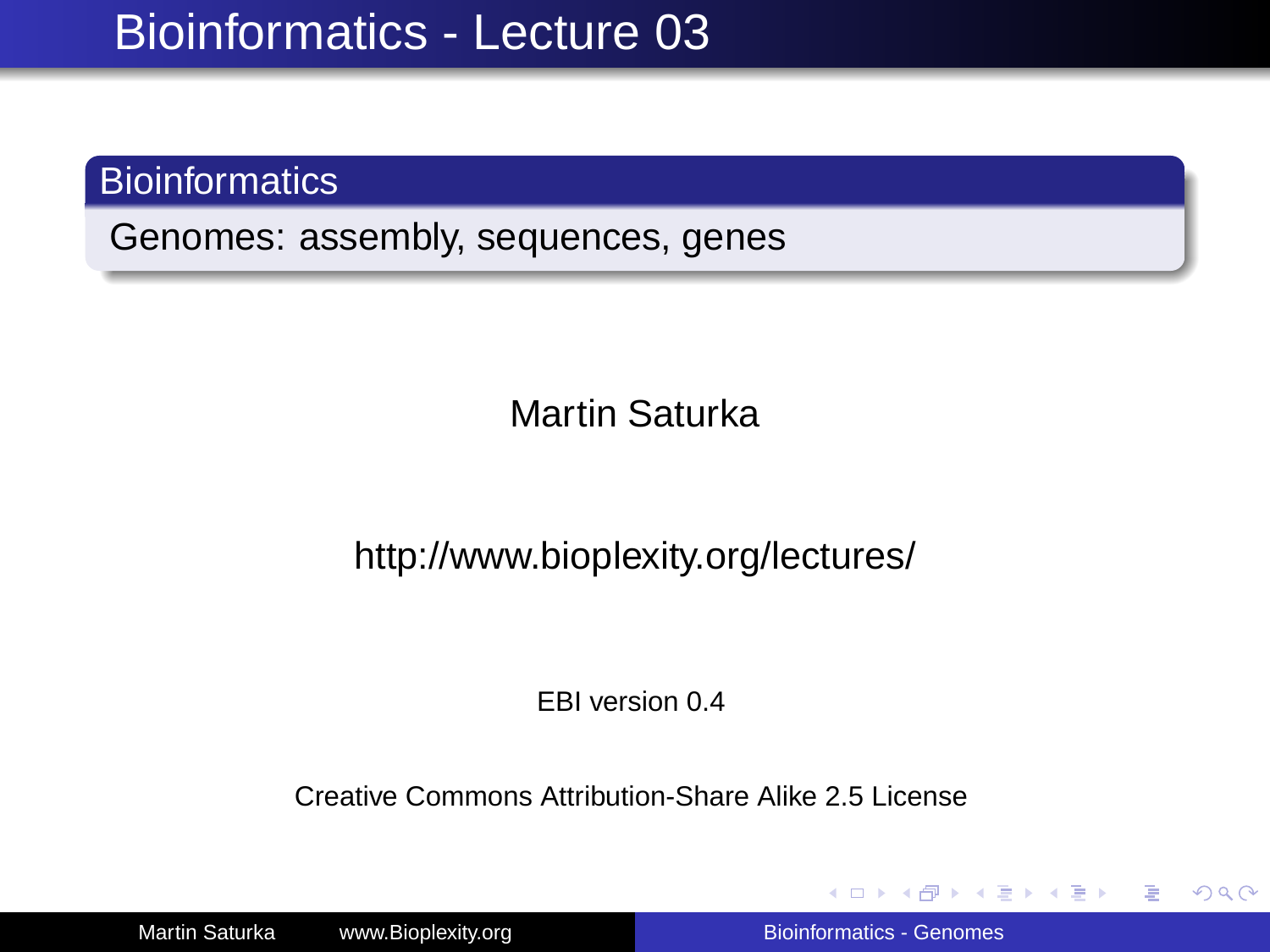### Genomes

Genome assembly and standard initial genome processing.

- **e** genome assembly and subsequent standard tasks
- sizes: H. sapiens:  $3 \cdot 10^9$  bp, D. melanogaster:  $1.3 \cdot 10^8$  bp, S. cerevisiae:  $2 \cdot 10^7$  bp, E. coli:  $4 \cdot 10^6$  bp, Phage  $\lambda$ :  $5 \cdot 10^4$  bp

#### Standard tasks

- fragment assembly
	- standard graph algorithms used
	- advanced methods and repetitions
- exact matching
	- sequence localizations
	- start of heuristic algorithms
- **o** gene finding
	- markers for gene recognition
	- probability methods, comparisons, HMMs

E

 $290$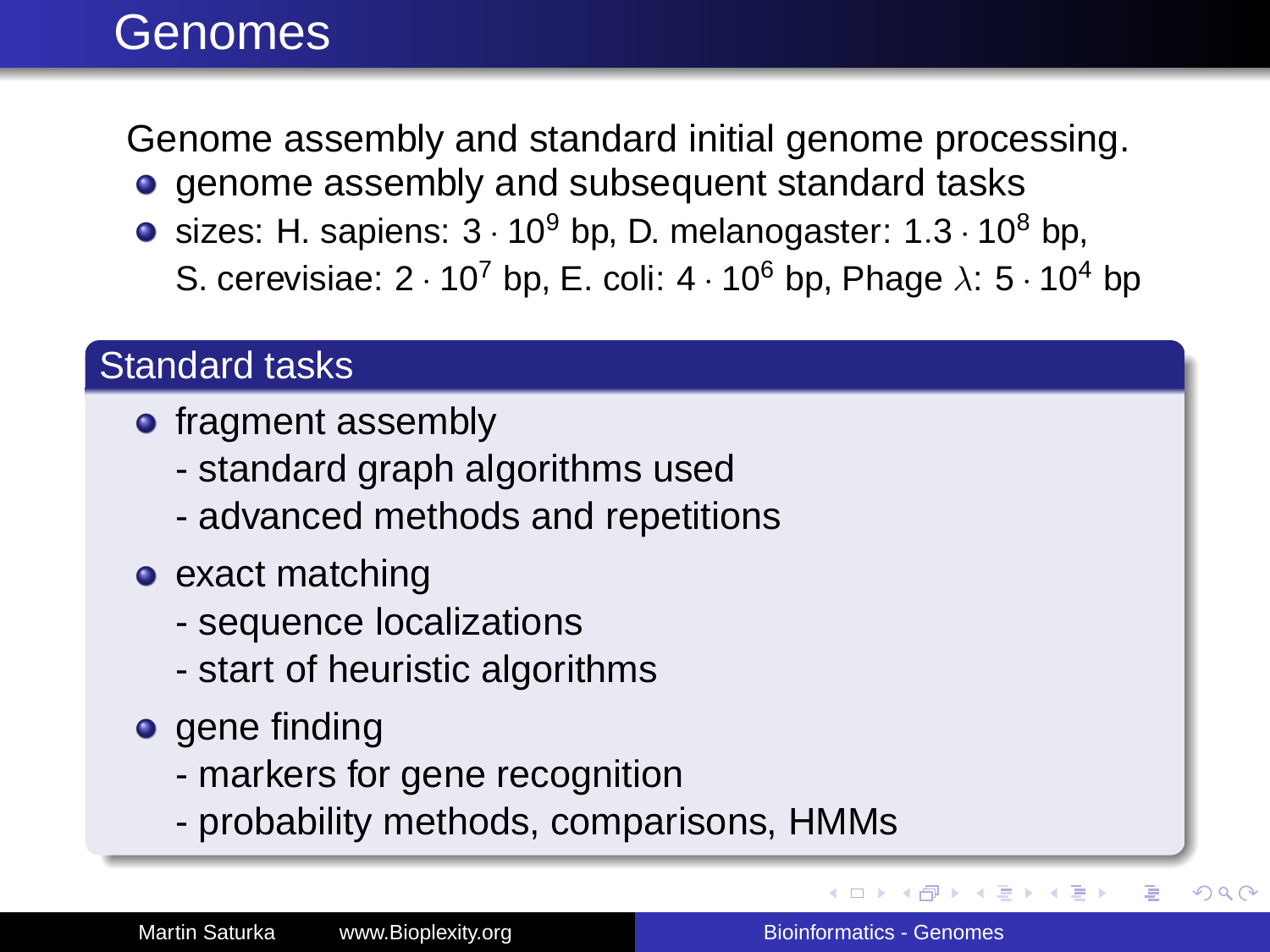### Chromosomes

pairs of antiparallel complementary double-helix strands

ATGC alphabet, 64 possible 3-tuples, 3 of them nonsense ones

- **o** nucleotides:
	- pentose with 3 hydroxyl groups
	- base (attached to 1' hydroxyl)
	- (mono/di/tri) phosphate (on 5' hydroxyl)
	- one free 3' hydroxyl group
	- o orientation  $5' \rightarrow 3'$
- **•** bases: adenine, thymine, guanine, cytosine (uracil)
- repetitions (tens of percents of eukaryotic genomes)
	- usually not sequenced

イロト イ押 トイヨ トイヨ トー

B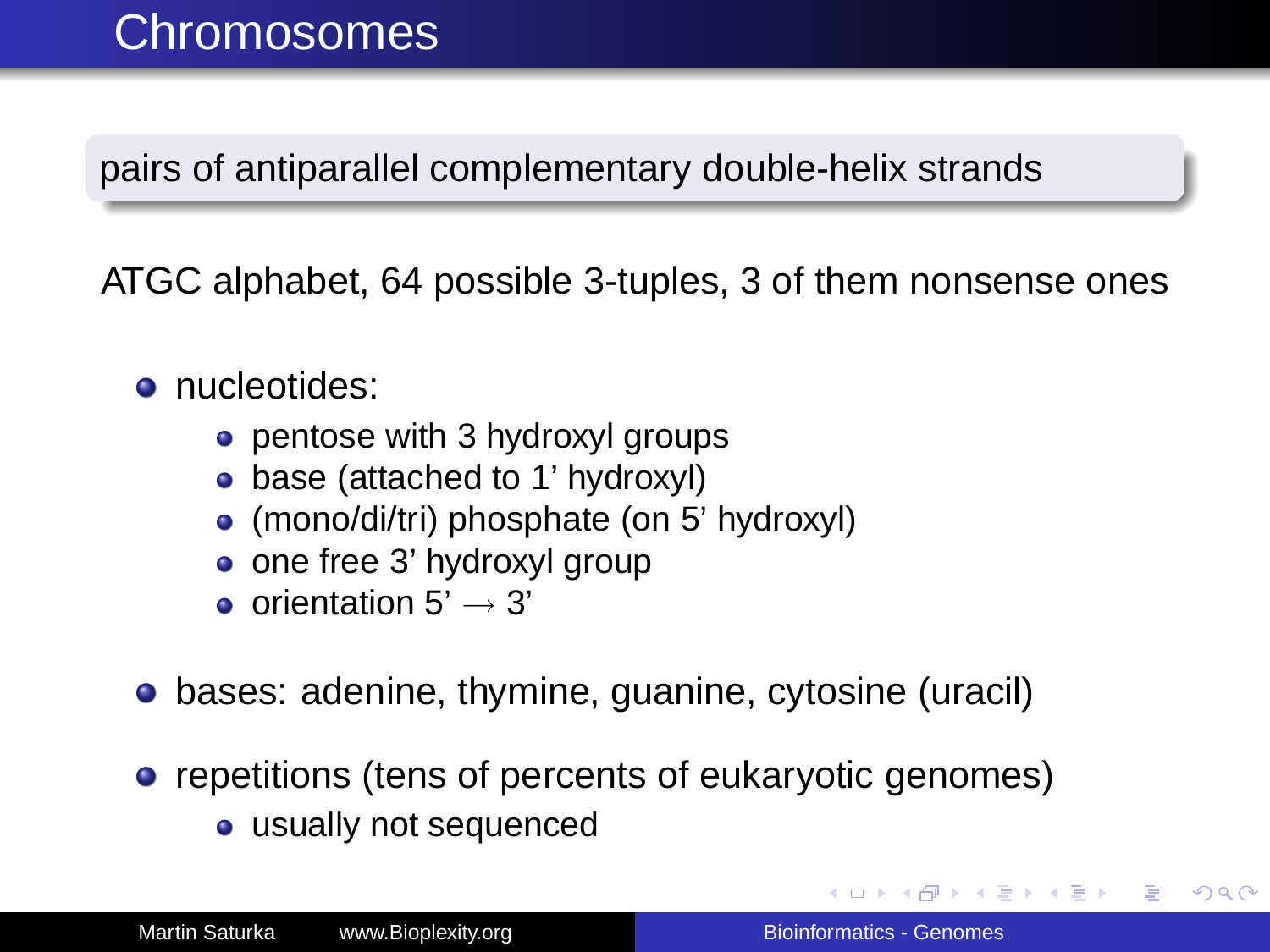## Sequencing methods

main sequencing types

methods:

- **e** enzymatic (polymerization)
- **c** chemical (degradation)
- **•** complementarity hybridization
- new methods solid phase

enzymatic:

- dideoxyribuncleotides
- **o** pyrosequencing
- **o** bead parallelized

4 重 8

B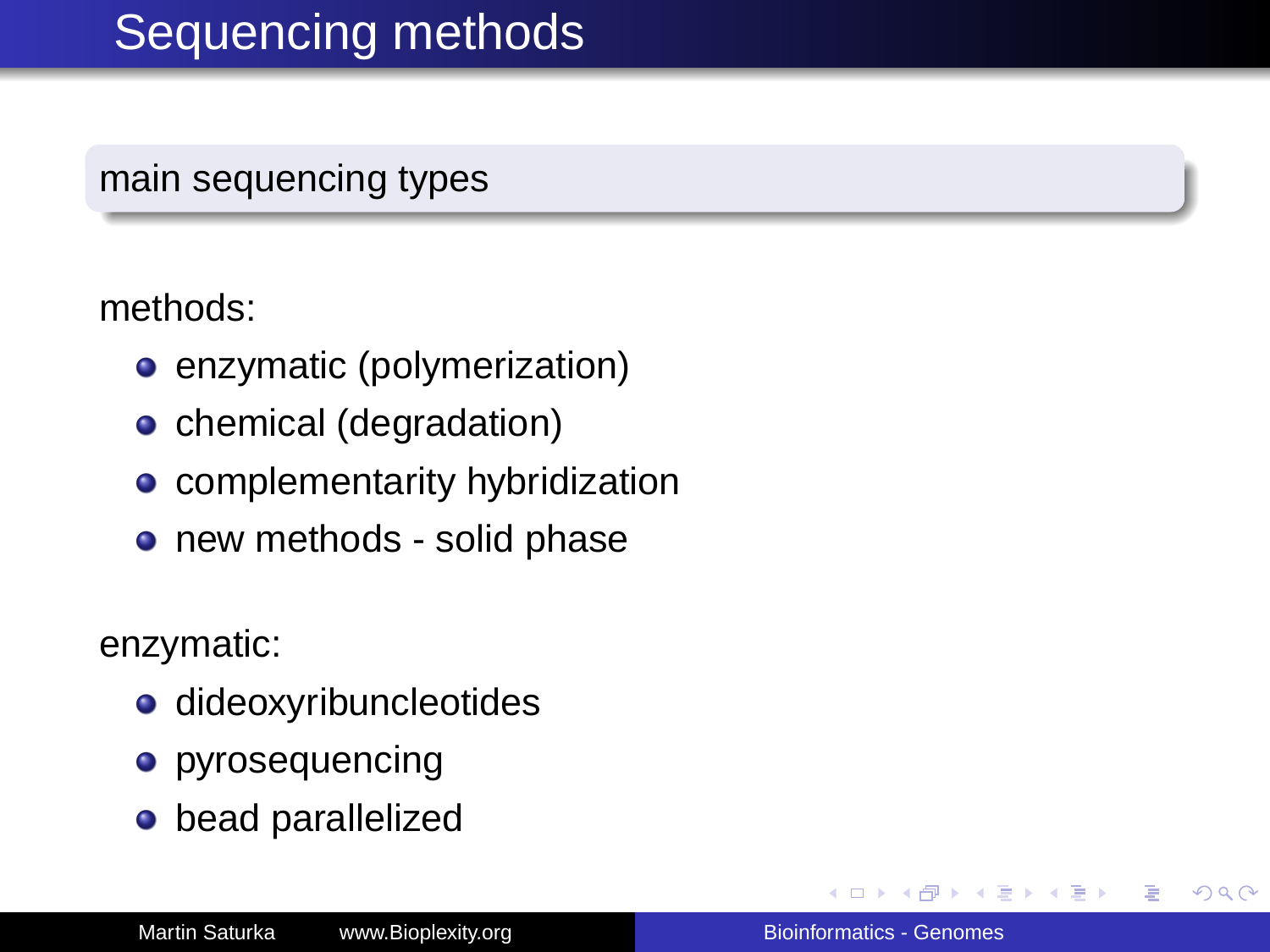# Standard sequencing

shotgun method - libraries of small fragments sequencing

- polymerase chain reaction
- particular ddNTP addition
- **•** fluorescence detection
- sequencing data formats, chromatograms
	- SCF binary data of fluorescence peaks
- prepared sequences data formats
	- fasta, annotated (GenBank, EMBL, etc.)

```
>Sequence 1
```
TGAGTAGCGCCATACGTGCTGACTGCATGCATGACTAGTACGTCAGCTAGCTCGGTAGAT GTAGTAGGCATGCGCCGCGATATCGTAGCATATTAGCGATTTTTAGTAGCTGCATGACTA

...

>Sequence 2

...

<span id="page-4-0"></span>ミド イヨト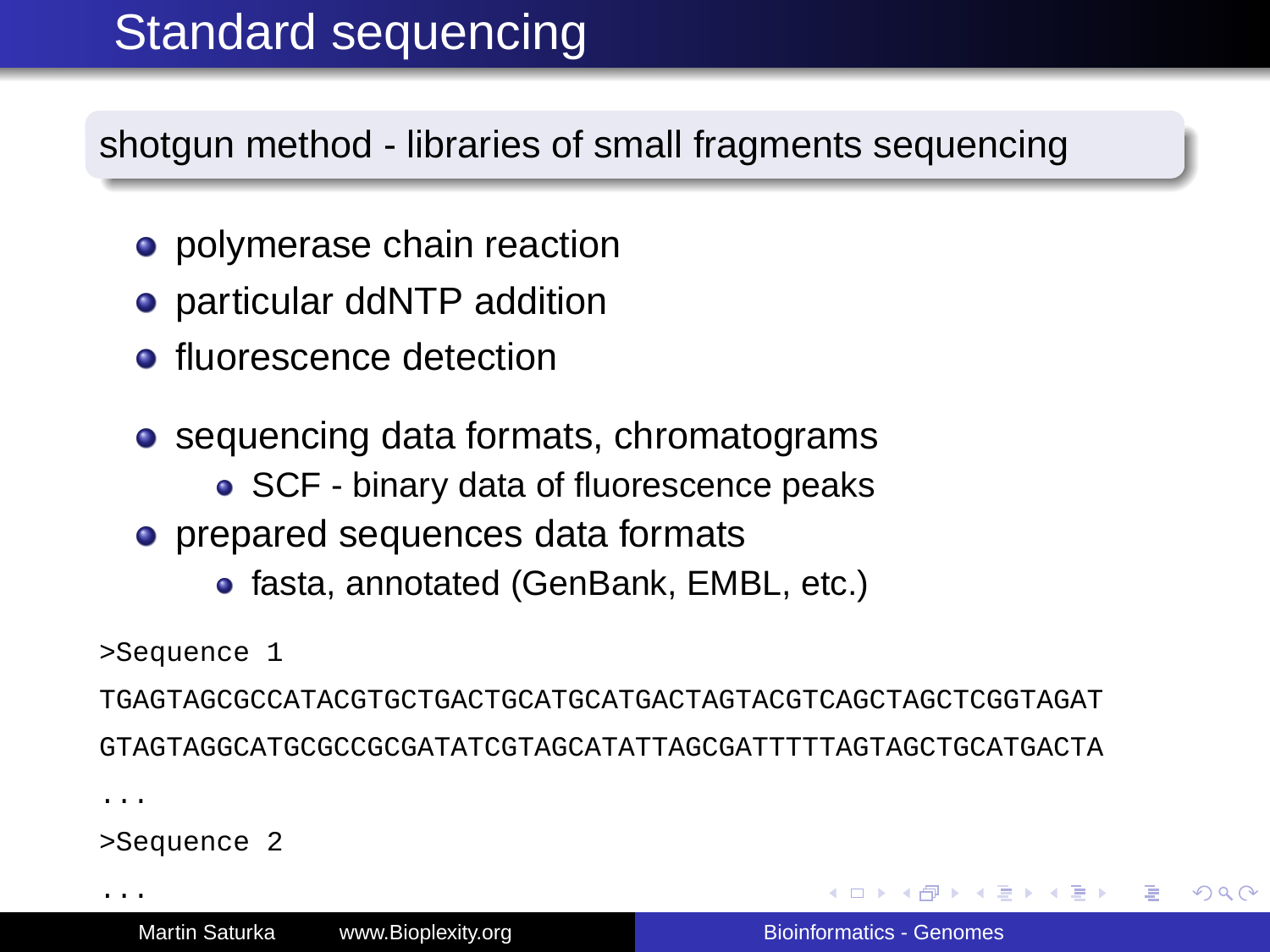## Fragment assembly

- concatenation of sequenced fragments into contigs
	- fragments cca 500 bp
- o overlap-layout-consensus
	- Hamilton paths
	- NP-complete problem
	- standard method used
	- hard to use for repetitions
- o overlap graph methods
	- transformation into Euler paths
	- vertex & edge unification
	- **e** error corrections 'inside'
	- **used for some bacteria**
- **•** branching approach
	- clustering fragments into sequence similarity group
	- first assembly inside groups into larger fragments
	- second assembly the larger fragmen[ts](#page-4-0) i[nt](#page-6-0)[o](#page-4-0) [co](#page-5-0)[n](#page-6-0)[tig](#page-0-0)[s](#page-31-0)

<span id="page-5-0"></span> $2990$ 

∢ 重→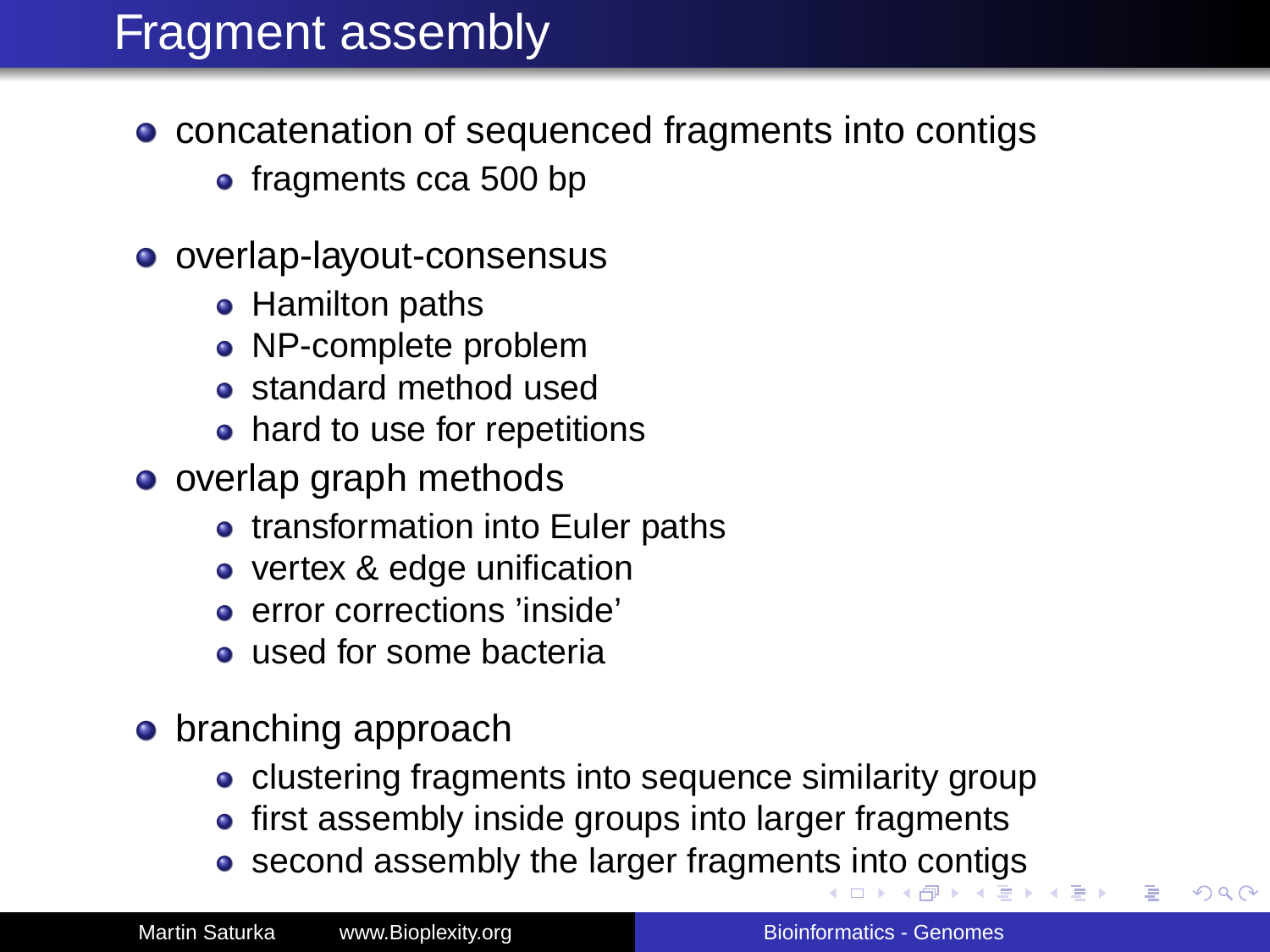currently the method being used

assembly of all the fragments into a continuous superstring

- shortest superstring:
	- vertices sequence fragments
	- edges (maximal) fragment overlaps
- overlap: overlaps of the fragments
- layout: larger contig construction
- consensus: polymorphism abandoning
- **e** error prone, computationally intensive, layout and consensus by multiple checking
	- easy to implement, computer clusters available

4 重 8

<span id="page-6-0"></span> $2Q$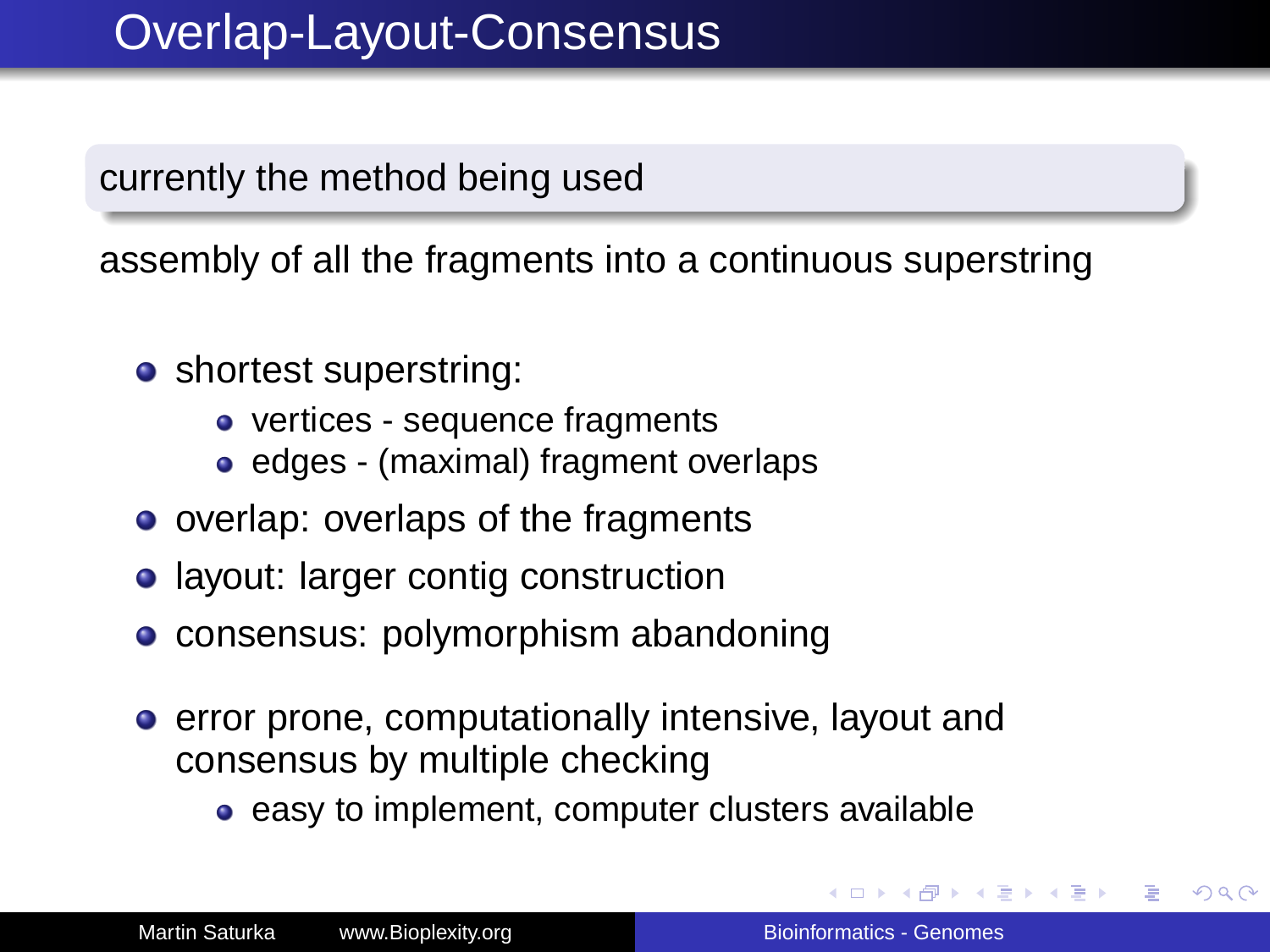# Graph paths

- **•** Hamiltonian paths
	- visit each vertex exactly once
	- NP-complete problem
- **•** Eulerian paths
	- visit each edge exactly once
	- linear problem
	- directed graphs: for balanced ones
	- undirected graphs: even degrees for all (but two) vertices
- **•** Eulerian algorithm
	- start (arbitrary) available path
	- augment current path, when finished:
		- all edges used augment the old path with the new path
		- some edges free use them for a new path start and augmenting

**K ロ ト K 何 ト K ヨ ト K ヨ ト**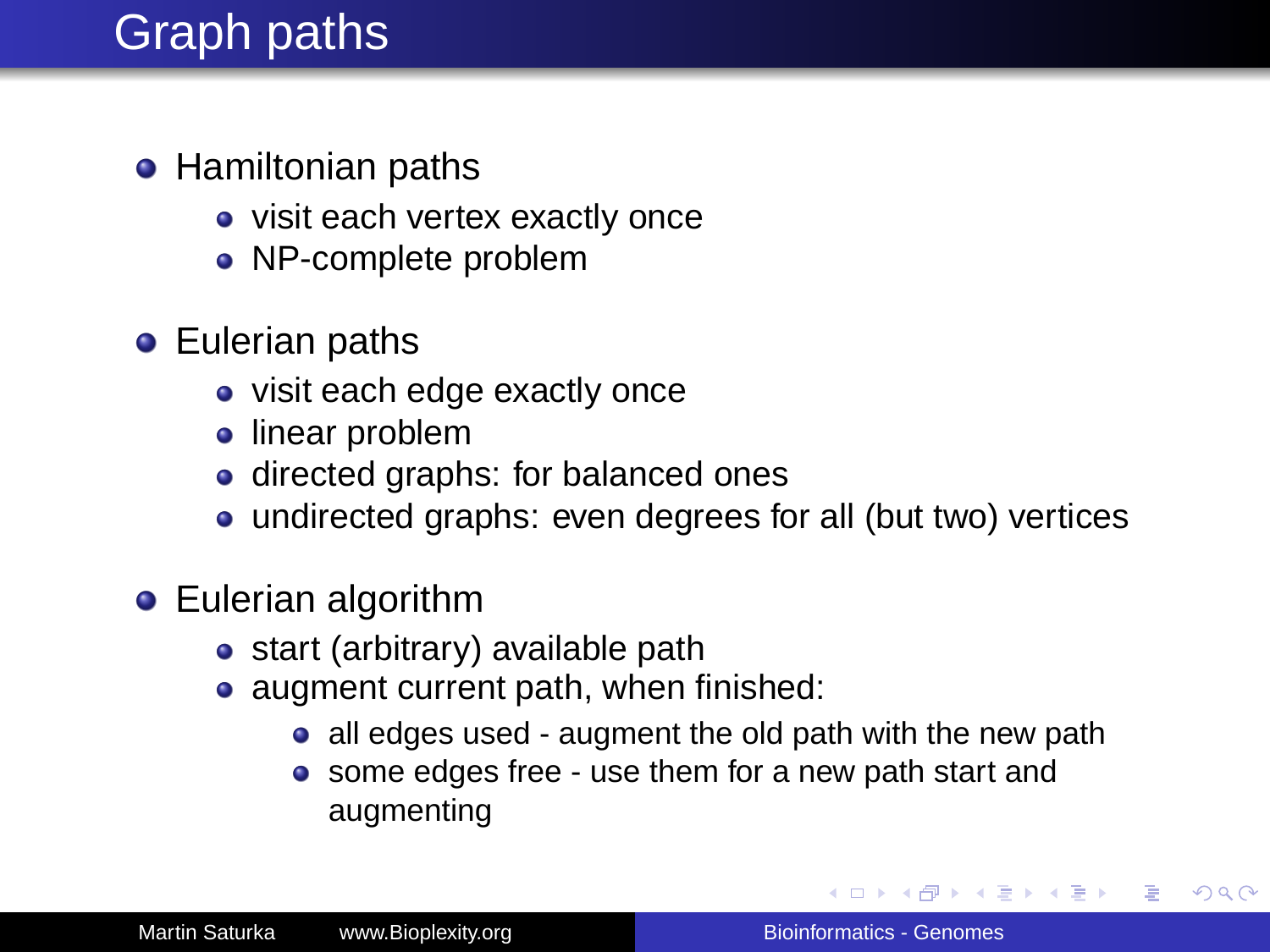#### Sequencing by hybridization

#### an array of all the l-mers

- hybridization of a fragment on the array
- **o** concatenation of detected *l*-mers
- not a suitable practical method
	- pradigm for gene expression and SNP arrays!
- o overlap graph approach
	- concatenation of the l-mers
	- Hamiltonian path problem
- subsequences approach
	- concatenation of sub  $l 1$ -mers
	- Eulerian path problem

4 重 8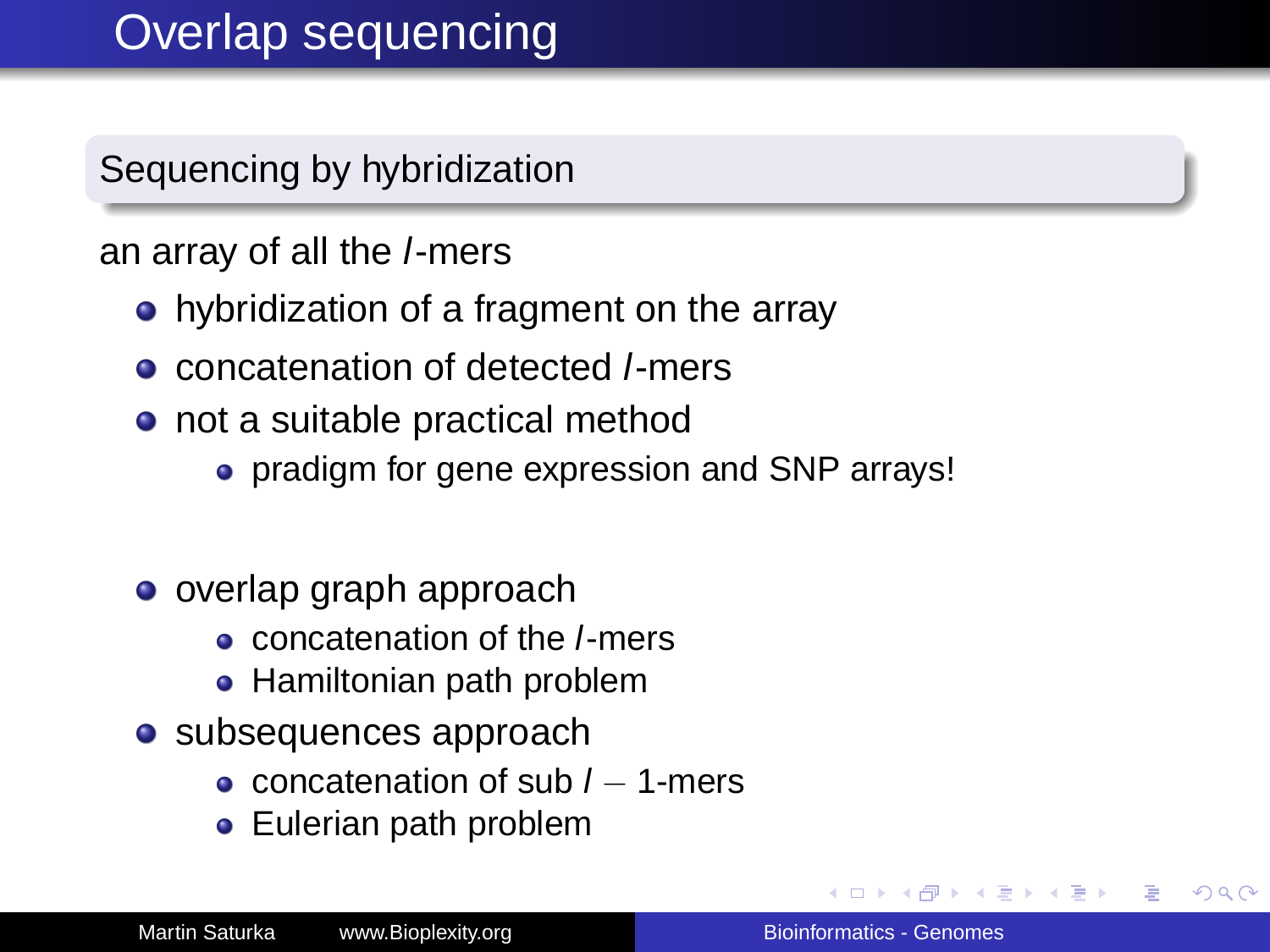## Eulerian path approach

usage of inner vertex and edge structures

- both verices and edges are sequences
- o de Bruijn graphs
	- super-graphs where edges are vertices of the old graph
	- construction of the repeat and de Bruijn graphs with many obstacles
- HBS like approach
	- short *k*-mers made out of the sequenced fragments
	- good for genomes with false repetions
	- used for some hard assemble bacterial genomes
		- N. meningitidis
	- not used for human genome: large, real repetitions

**K ロ ト K 何 ト K ヨ ト K ヨ ト**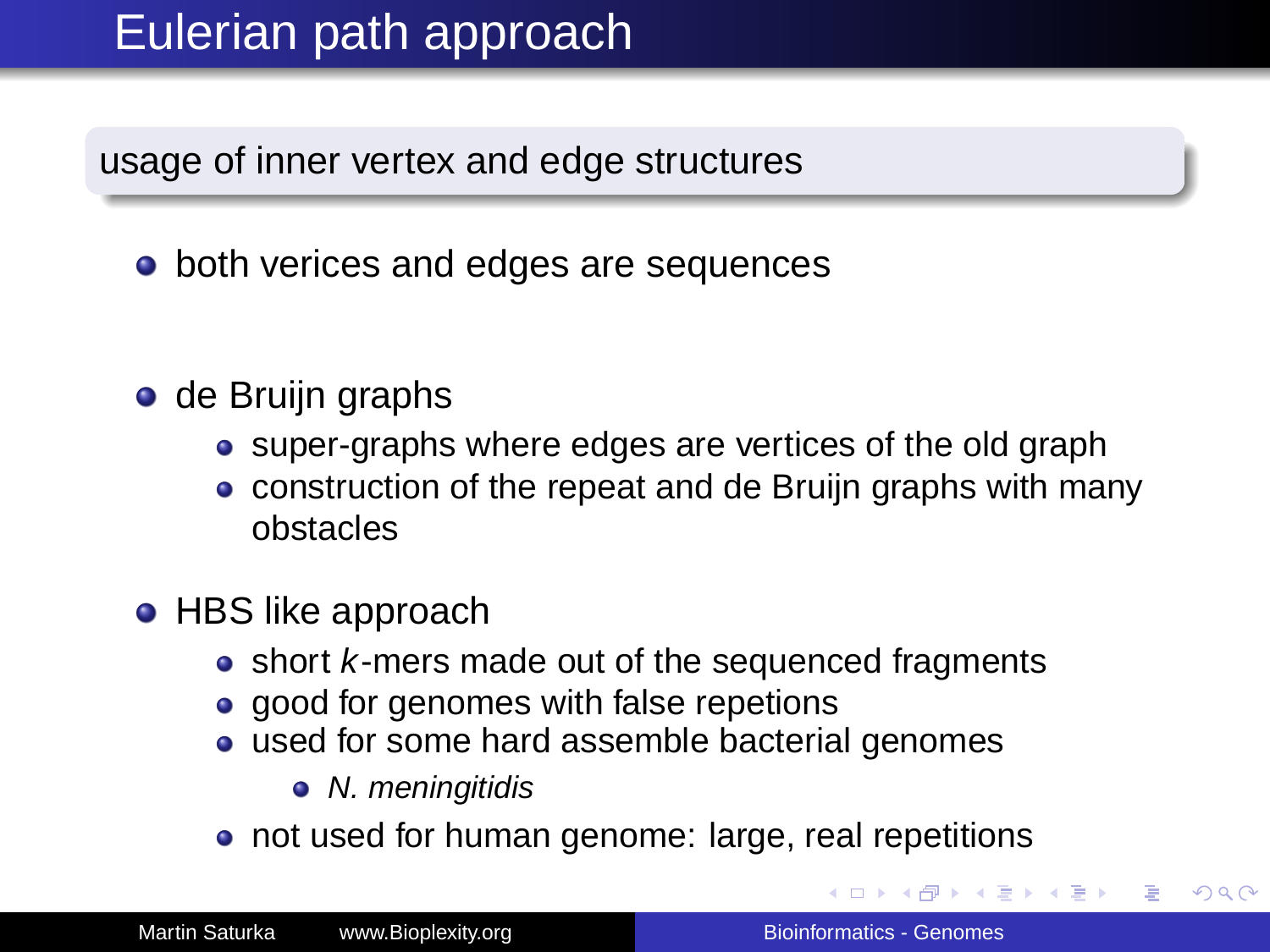## DNA publishing

- data available
	- data state
	- sequenced regions
	- masked regions
	- tagged sequences
	- polymorphic sequences
	- gene sites
- **o** masking coordinates
	- various repetition classes not suitable for search
- STSs sequence-tagged sites
	- unique chromosomal sequences (200 500 bp)
	- ESTs expressed sequence tags
		- similar, but from cDNA sequences, i.e. from mRNA

 $\mathcal{A} \xrightarrow{\sim} \mathcal{B} \rightarrow \mathcal{A} \xrightarrow{\sim} \mathcal{B} \rightarrow \mathcal{B}$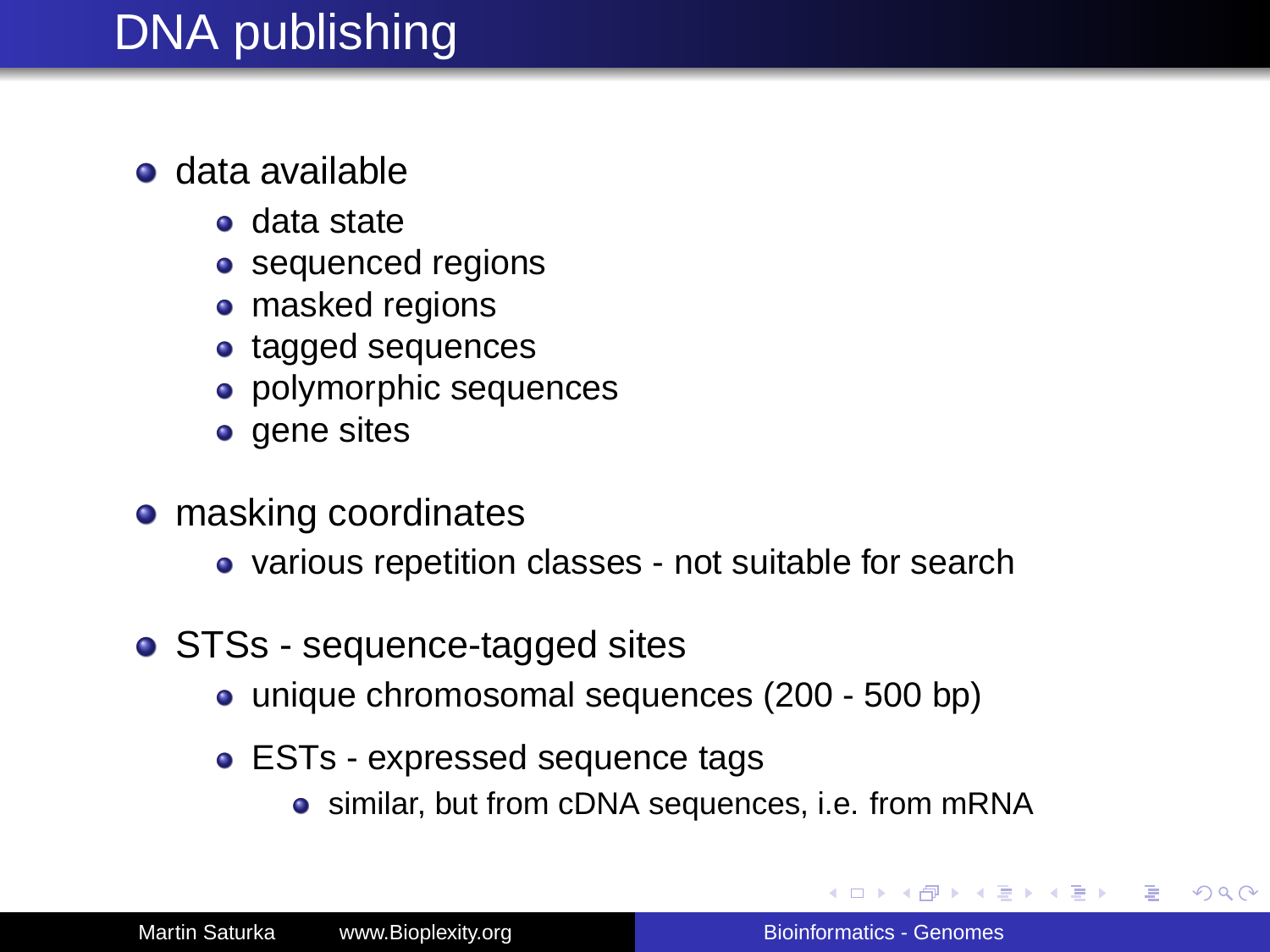## Polymorphism

highly polymorphic sites

- **SNPs [snips]** 
	- single nucleotide polymorphism
	- human: every 100-300 bp (2/3 of them:  $C \rightarrow T$ )
	- cca 90% of human genetic variation
	- **TSC The SNP Consortium** 
		- DNA of 24 individuals, and more
- **o** forensic usage
	- SNPs, some repetitive sequences
- **GATTACA phenomemon** 
	- genetical 'brave new world'

→ 重き → 重き

 $QQ$ э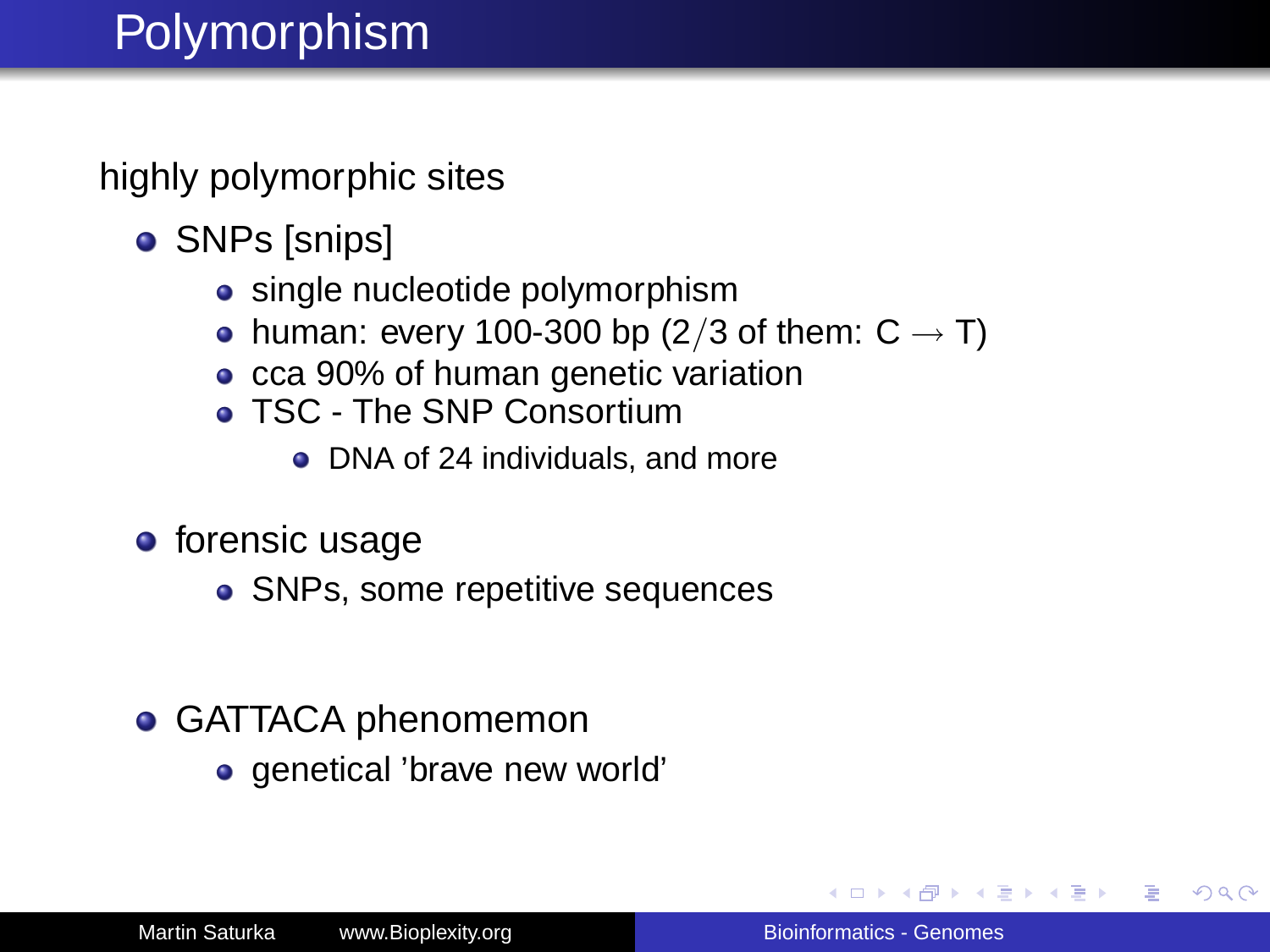#### sequence localization

#### $\bullet$  exact matching

- where a sequence is exactly located
- standard algorithms available
- **o** linear time search
- approximate matching
	- allowed (similar) mismatches
	- with or without insertions, deletions
	- 'fuzzy' definition of similarity

4 重 8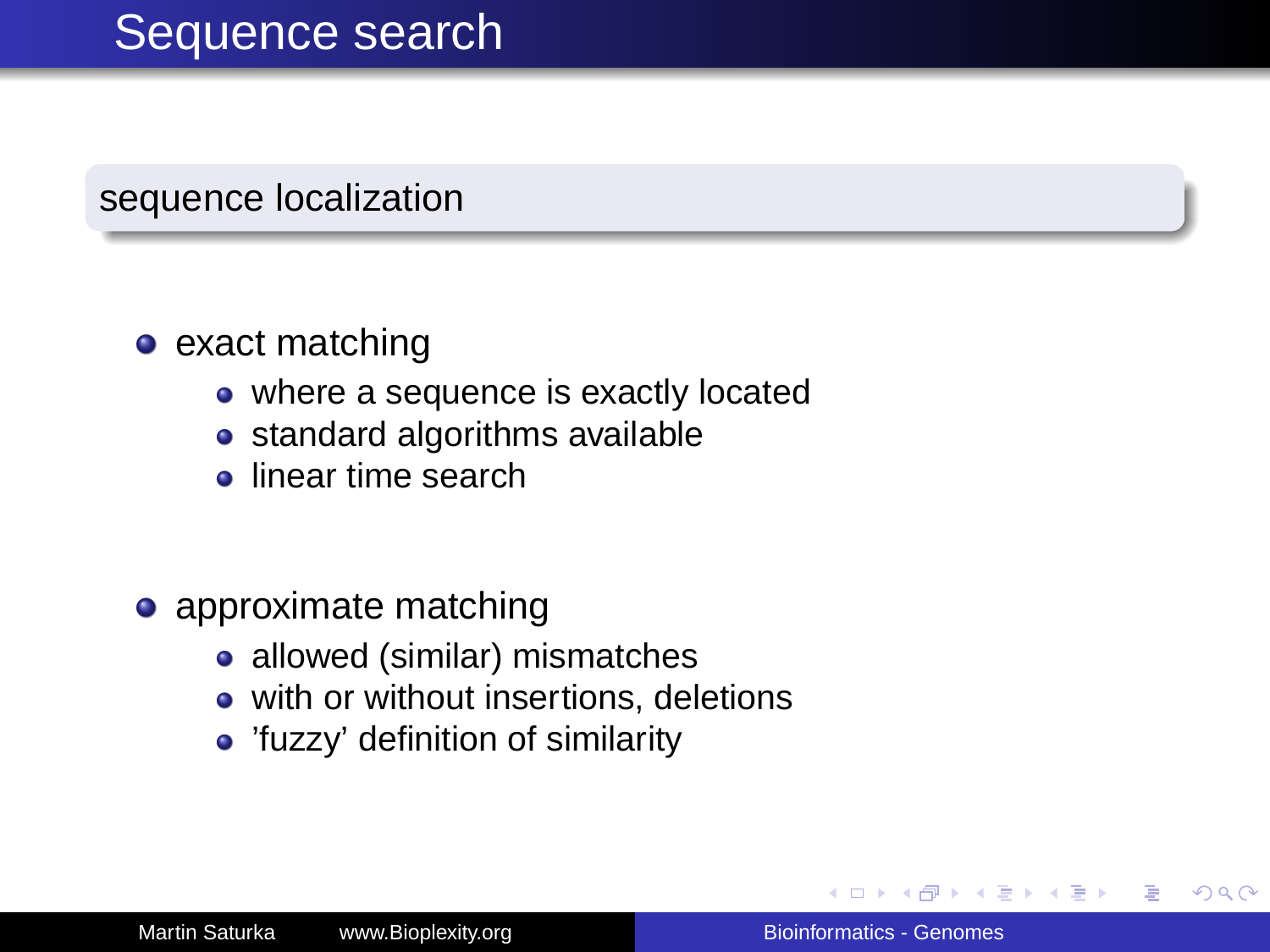## Exact matching

where to use the exact matching

usage:

- location of a given sequence
	- STS set localization
	- faster than on a whole genom
- **•** multiple search
	- restriction (palindromic) sites
		- **G|AATTC for EcoRI**
	- start of heuristic algorithms
		- motif search, comparison

重き ă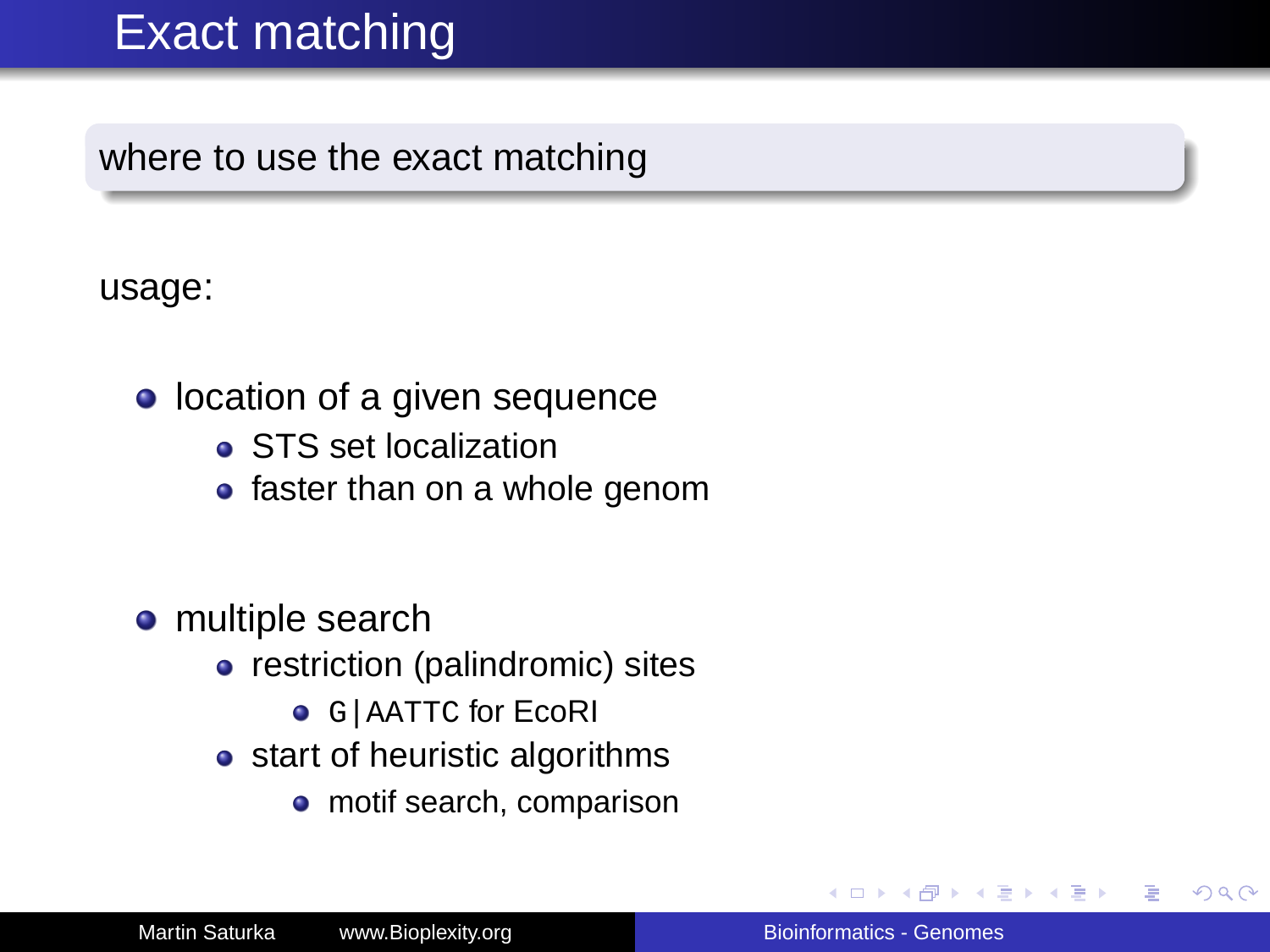## **Algorithms**

- **Boyer-Moore** 
	- standard algorithm for single word search
	- simple kind of constraint programming
- **Aho-Corasick** 
	- standard algorithm for multiple word search
	- efficient trie dictionary usage
- $\bullet$  other algorithms
	- Rabin-Karp
		- $\bullet$  uses hashing
		- **•** plagiarism detection

医电子 医医子宫

B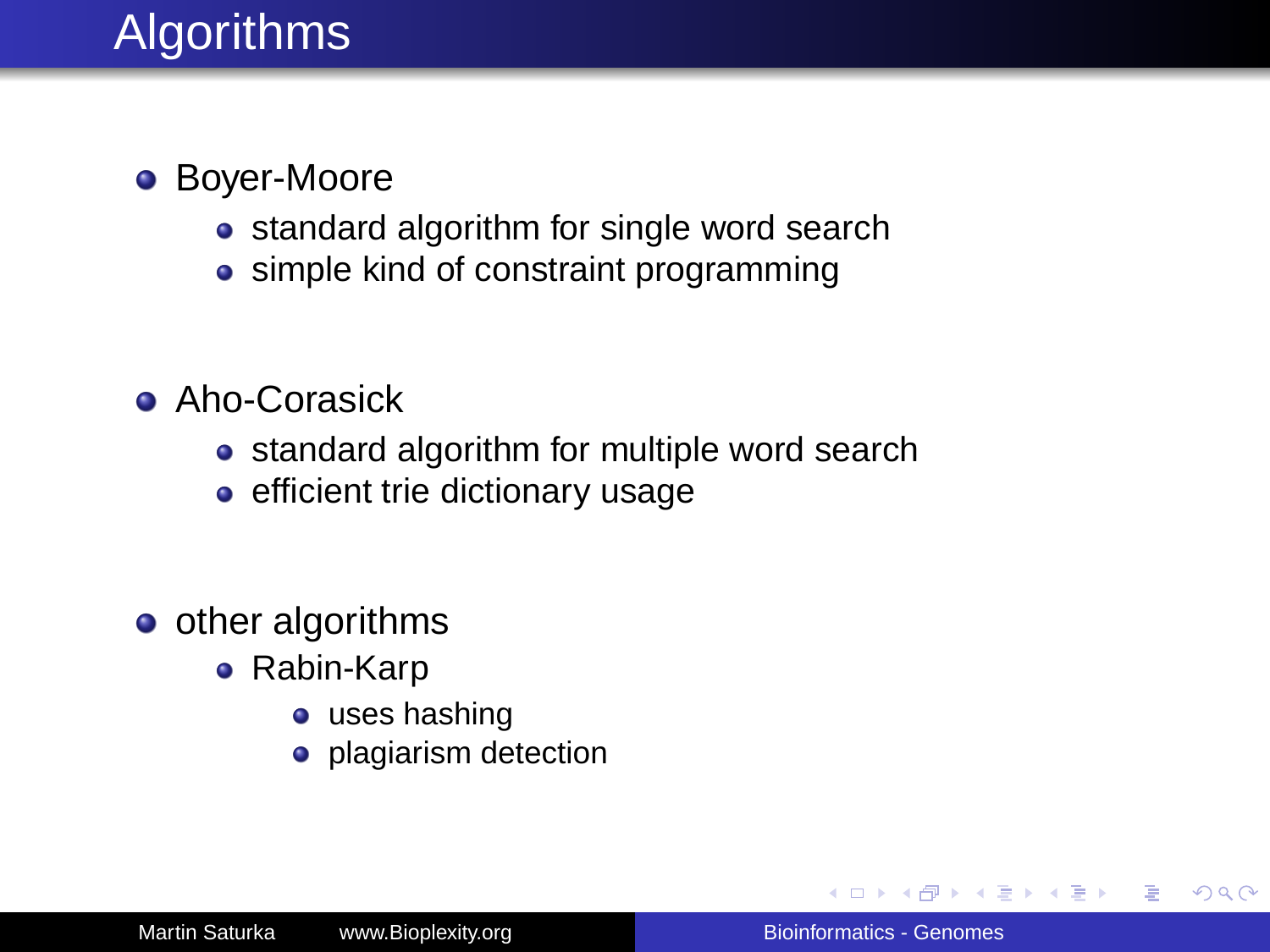#### **Tries**

re'trie'val structures - dictionary storage

biological, bioplexity, in, inn, inner, input, logic



 $\leftarrow$ 

 $2990$ 

重き ÷.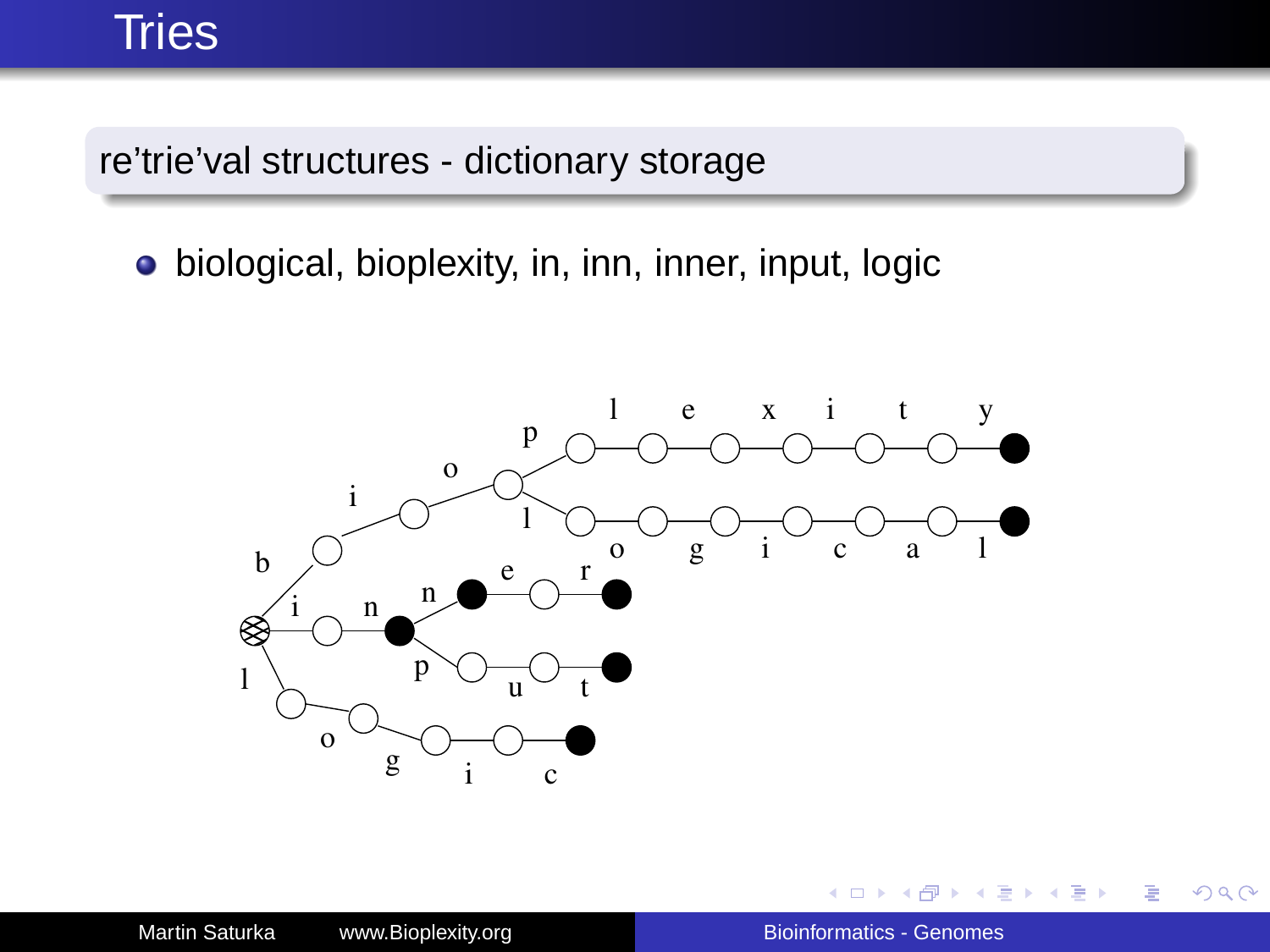# Aho-Corasick algorithm

- automaton creation trie, three functions
	- **o** match case transition
		- goto function trivial
		- always set for the initial node
	- **o** fail case transition
		- **o** fail function
		- **•** construction through a queue
	- *output* function
		- **o** initial values trivial
		- update through a queue
- **a** automaton search
	- reads character by character
	- match case: pass through the goto function
	- fail case: pass through the fail function
	- write by the *output* function

イロト イ団ト イヨト イヨト

<span id="page-16-0"></span>B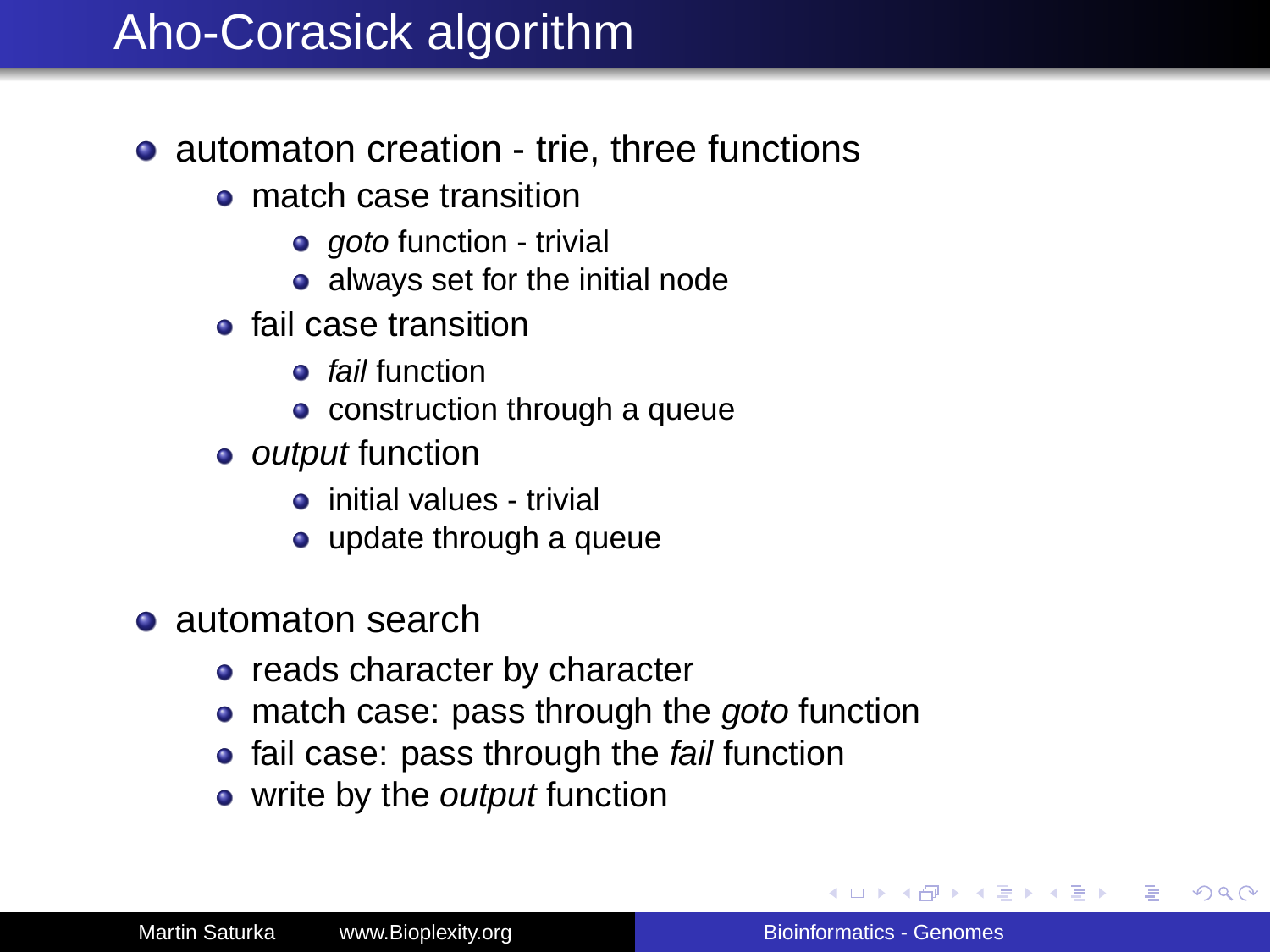### Automaton creation

- make the initial trie with goto and initial output functions
- $\bullet$  first cycle on the initial trie node:
	- take all the considered symbols
	- $\bullet$  if there is a way out of the initial symbol by the symbol
		- **•** put the entered new node on the top of the queue
		- set the fail (on the new node) to lead to the initial node
- then cycle in breadth first manner:
	- while is not the queue empty, take off first node and for all the considered symbols, and if goto leads somewhere
		- **•** put the newly enetered node on the top of the queue
		- **•** take fail node of the current node and while there is no goto way on the fail node take one more backward fail node (of the fail node)
		- set the fail on the current node as goto of the finally found fail node and the current symbol
		- add to *output* of the current node *output* of the newly found fail on the current nod[e](#page-16-0)

4 重 8

 $2Q$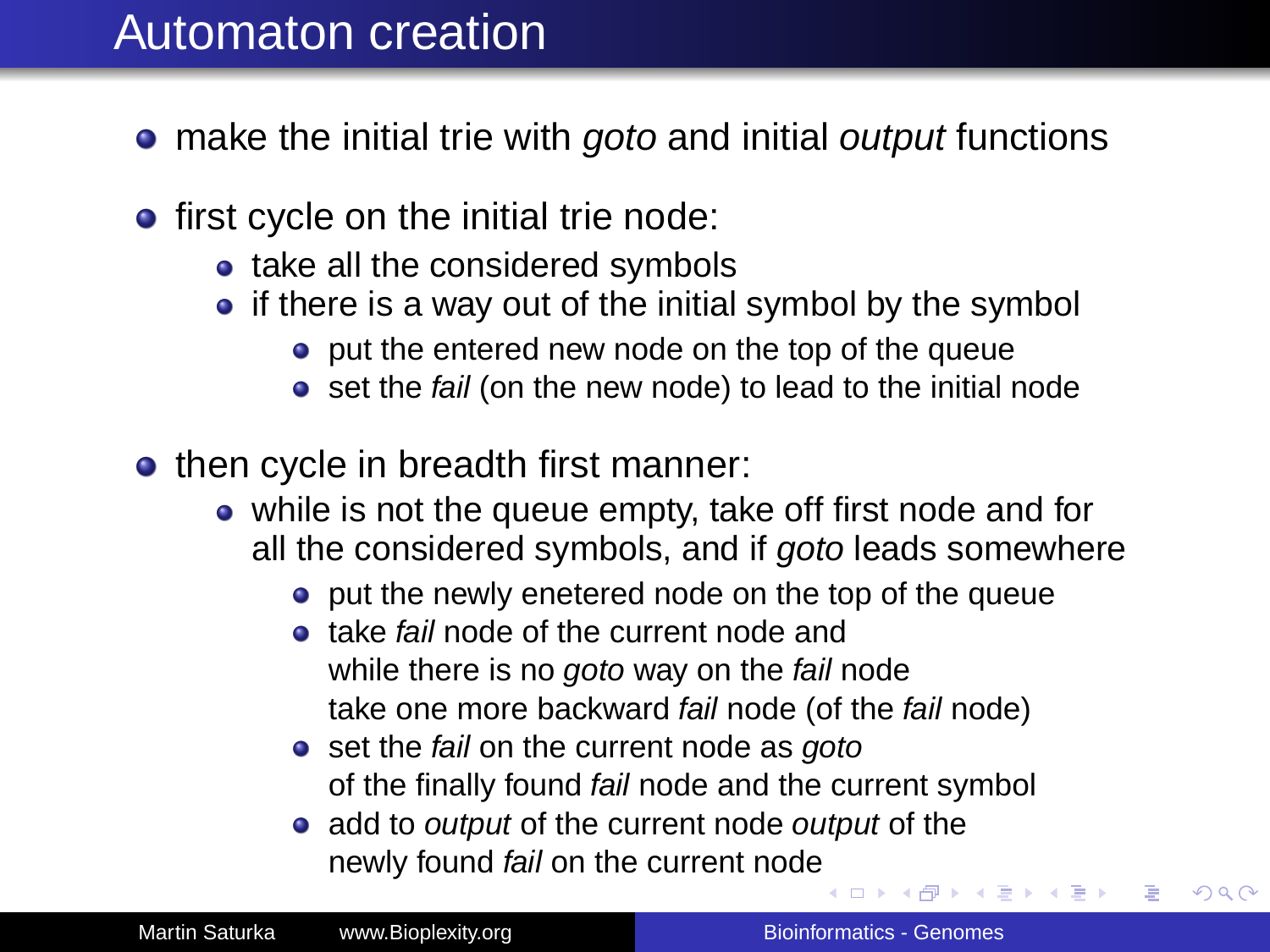search steps:

- **•** start in the initial node
- read the searched string charcter by character
- while (if) is no output of *goto* on a current node and the read character
	- **e** set the new node as fail result on the current node
- pass through the *goto* function
	- it is always defined on the initial node
		- at least as a stand by
- write *output* if is something to write

メラメメラメー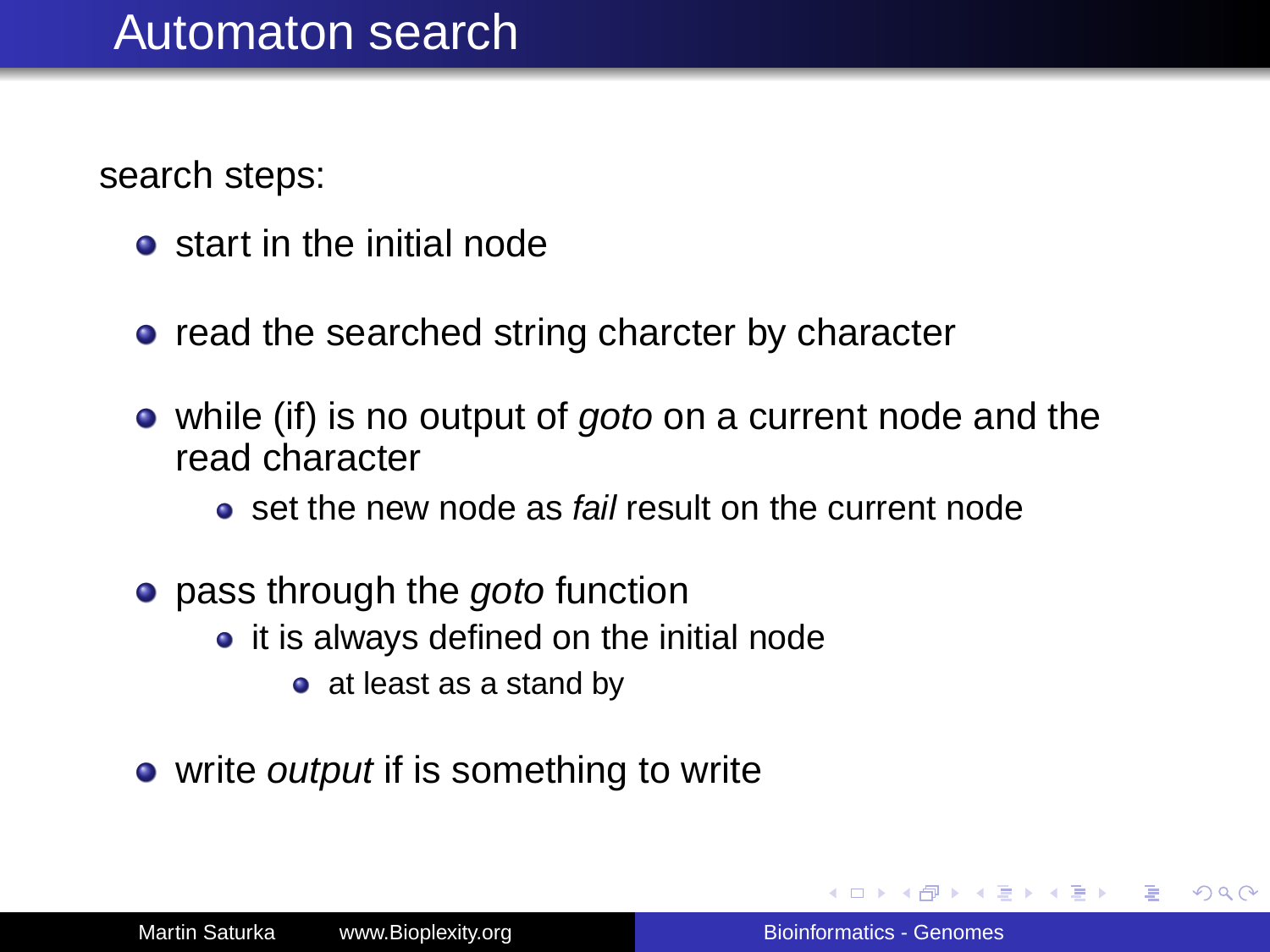# Algorithm complexity

- linear complexity  $O(m + n)$ 
	- $\bullet$  *m* size of the searched (target) string
	- $\bullet$  n total size of the set of the searched for strings
- automaton creation
	- trie construction simply linear
	- queue cycle:
		- **e** linear in number of nodes
		- fail construction reuses fail on previous nodes thus it goes fast backward
- **a** automaton search
	- **•** total amount of *fail* transitions is bounded by the total amount of (matched) goto transitions
	- total amount of goto transitions is bounded by the length of the searched string

イロト イ押 トイヨ トイヨ トー

B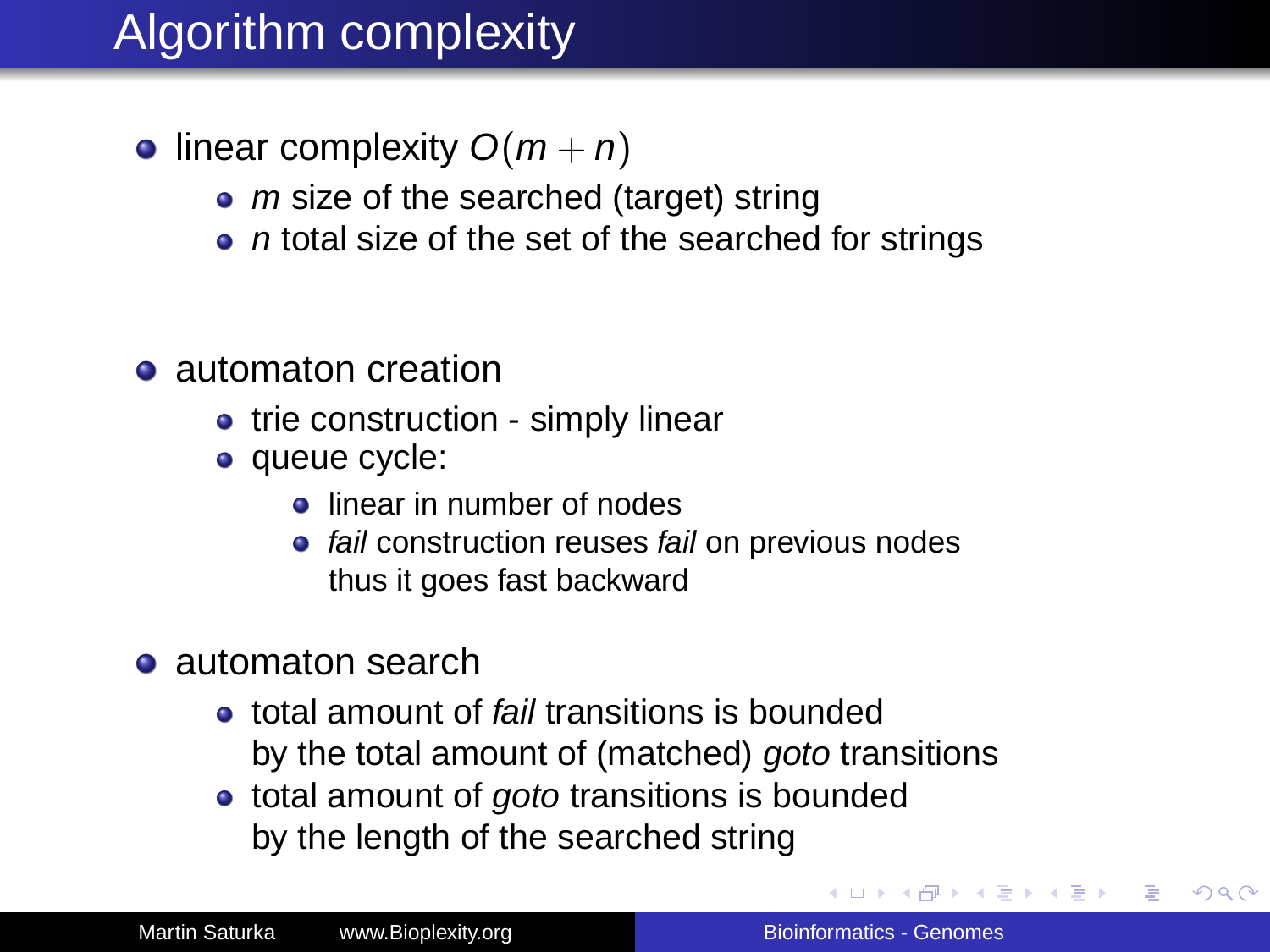#### Automaton example

- dashed arrows for the relevant part of the fail function
- the *output* on the node of position of 'biologic' is 'logic'



Þ

 $\rightarrow$ 

ă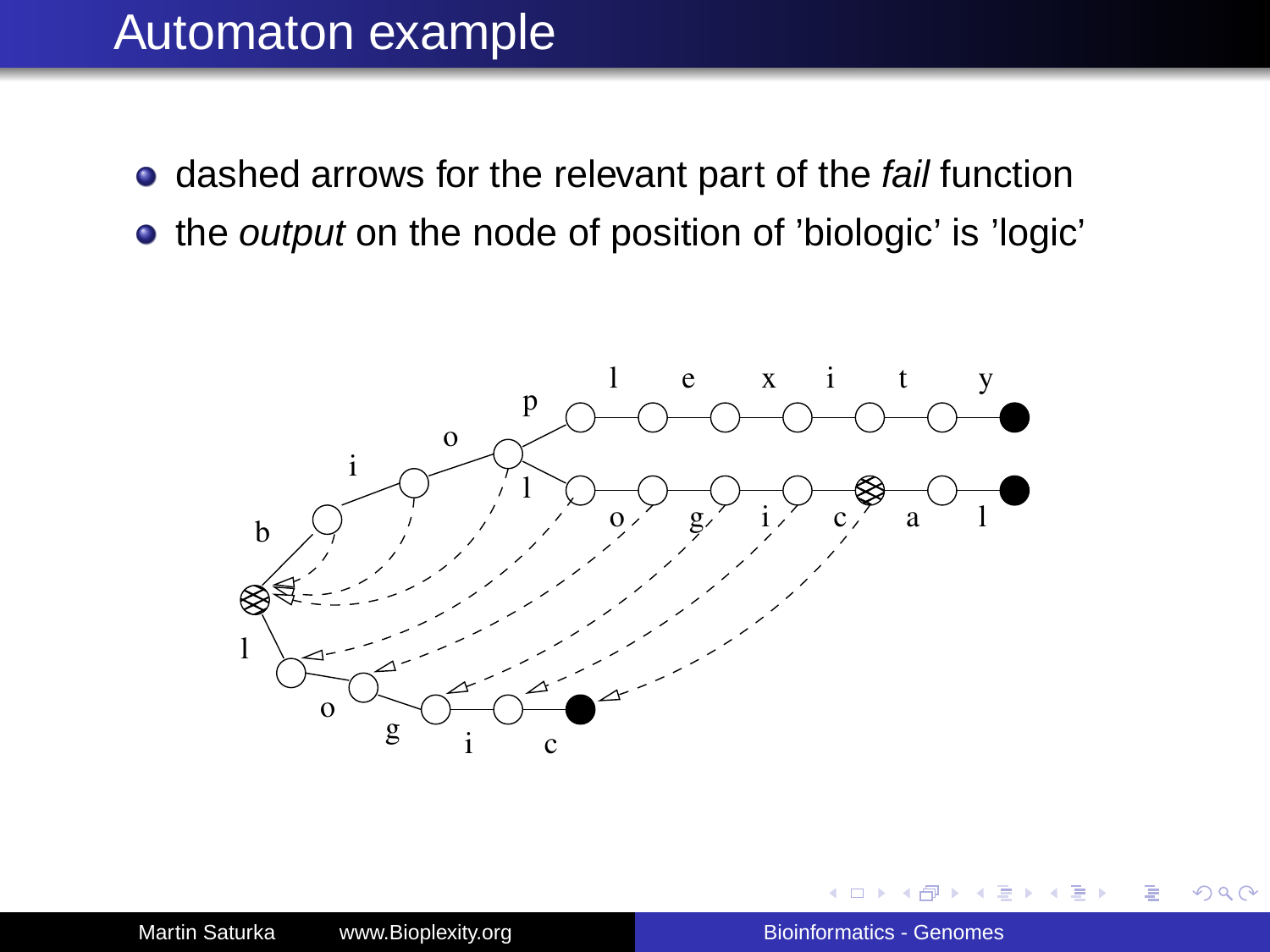#### usage of Aho-Corasick algorithm for more complex situations

- wild card matching with bounded amount of the wild cards
	- search for non wild card parts
	- checks for appropriate distances between occurences
- **.** limited amount of mismatches on any position
	- enlarging the set of the strings searched for according to the possible mismatches

つひへ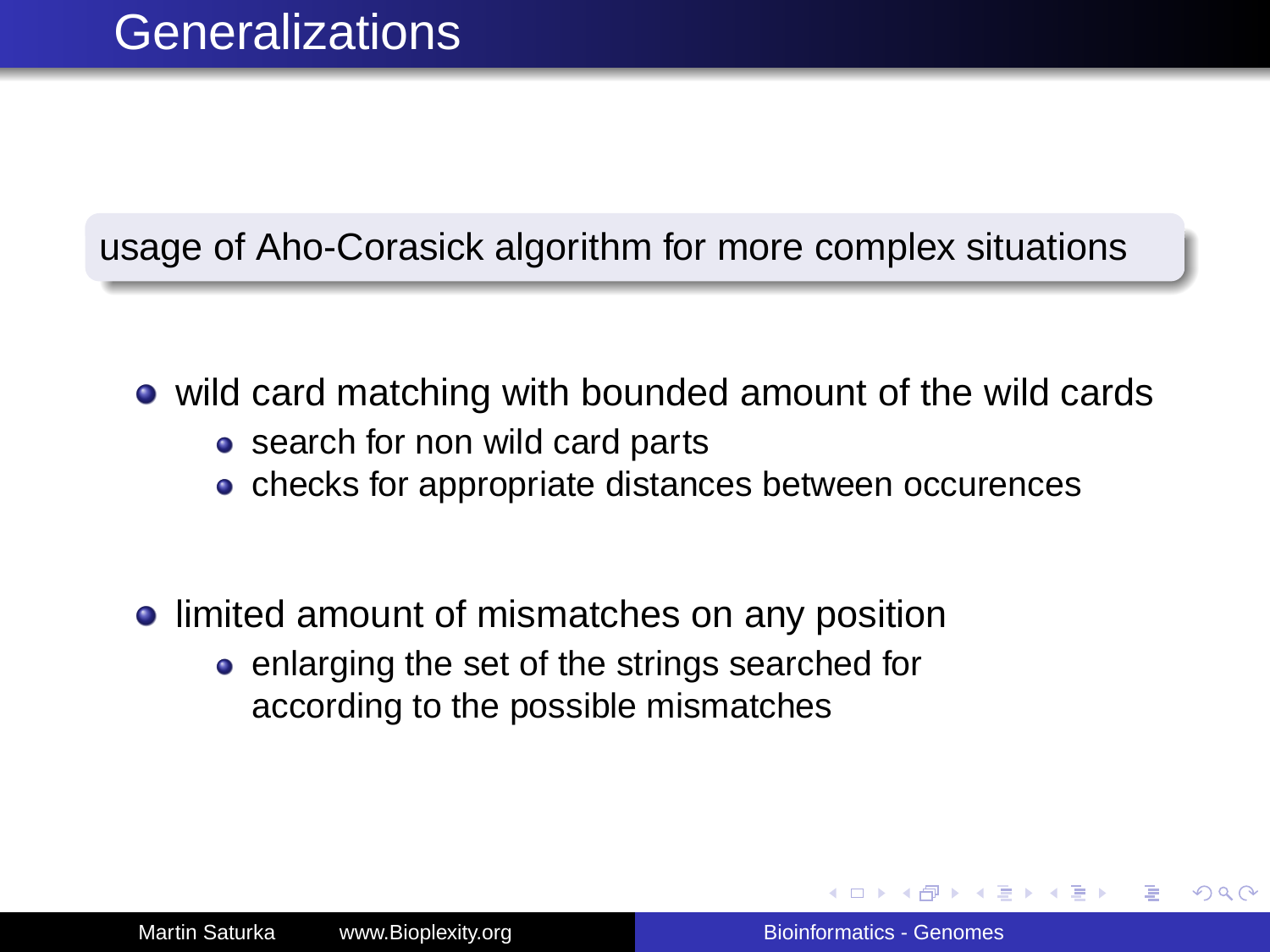## Gene prediction

howto find unknown genes inside sequences

genomes do not contain explicit information on gene locations

- human genome: cca 30 thousand genes
- search for putative genes
	- ORF open reading frame can be translated
- gene finding
	- de novo according to gene characteristics
	- search for transcribed genes
	- comparisons with usage of known genes
- **o** gene markers
	- for gene expression purposes
	- **•** promoters, transcription factors binnding sites, etc.
	- cells themselves have to find genes somehow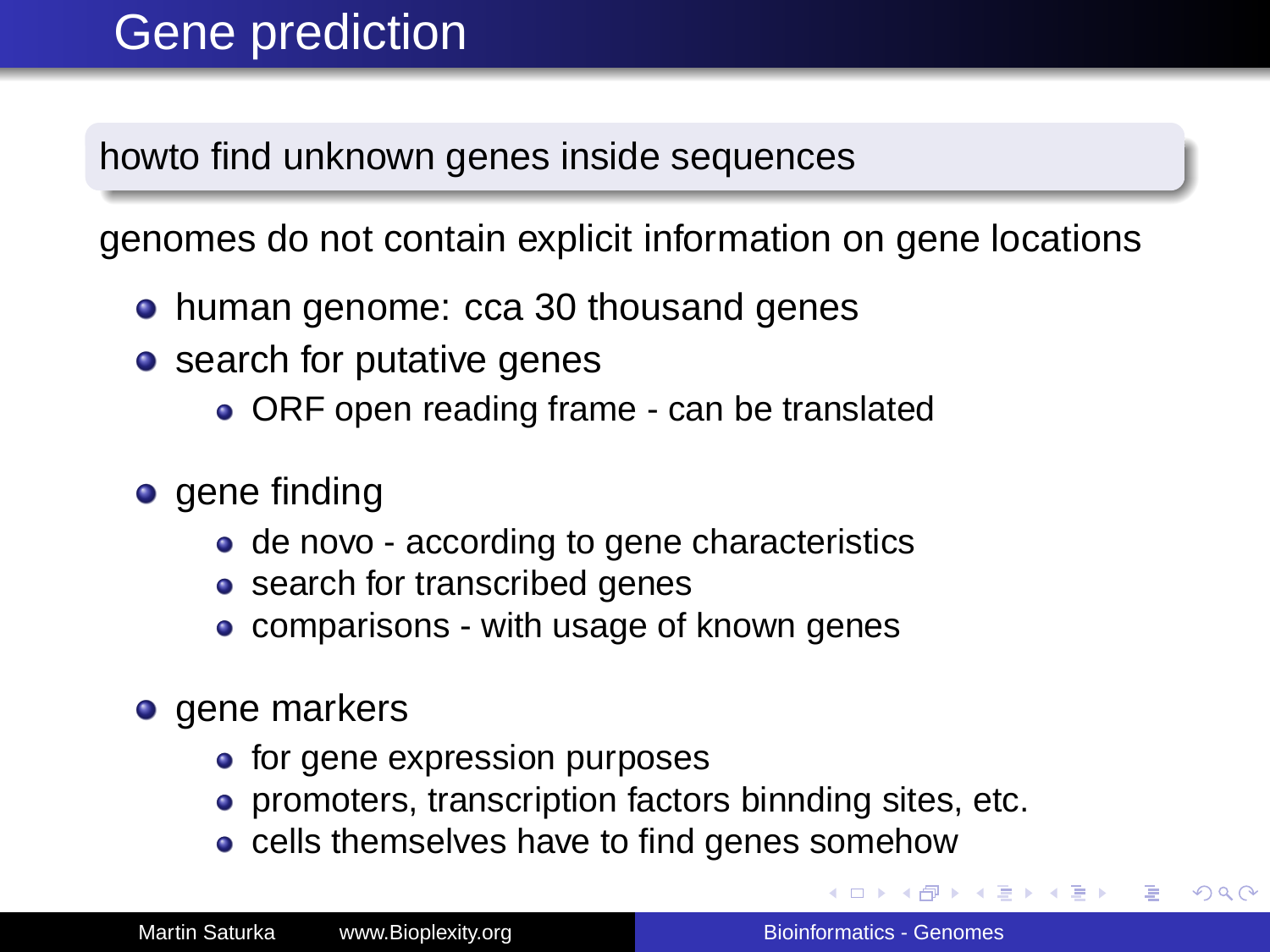### Prokaryotic gene markers

transcription

- promoter sequences
	- Pribnow box (-10 location) T(77%) A(76%) T(60%) A(61%) A(56%) T(82%)
	- TTGACA sequence (-35, 17 nt off the Pribnow box) T(69%) T(79%) G(61%) A(56%) C(54%) A(54%)
	- o other specific (SOS box, etc.) promoters
- systematics of transcription factor binding sites
- termination harpin loops palindromes

translation

- **Shine-Dalgarno sequence AGGAGG** 
	- upstream of the first coding AUG

**≮ロ ▶ ⊀ 御 ▶ ⊀ ヨ ▶ ⊀ ヨ ▶** 

÷.  $QQ$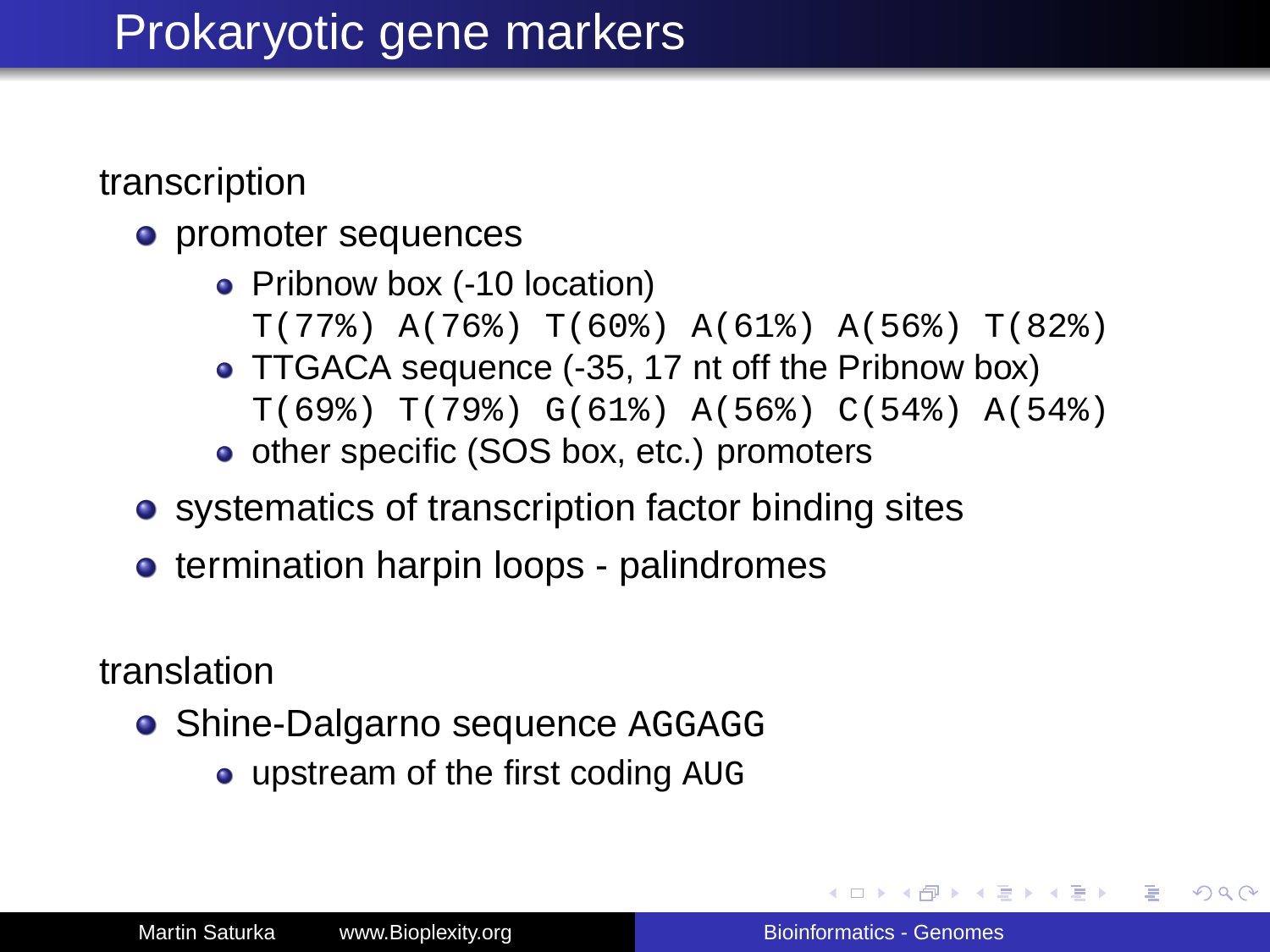# Eukaryotic gene markers

transcription

- (methylation) CpG islands
- **c** cis regulatory elements
	- TATA box, is not necessary

mRNA maturation

- polyadenylation (AAUAAA sequence)
- **o** splicing marks
	- donor site 5' of an intron, acceptor site 3' of an intron
	- intron: GU (donor site) AG (acceptor site)
		- **e** for vast most of introns
	- intron: branch site (20-50 bp upstream of acceptor site)  $CU(A/G)A(C/U)$ 
		- **o** the middle A is conserved
	- exons:  $(A/C)$  ag (donor site), g (acceptor site)
		- cca 60% of exon/intron borders

translation

- $\bullet$  Kozak consensus sequence  $(A/G)$ CCACC
	- upstream (-1 to -15) of the first coding AUG

÷.  $QQ$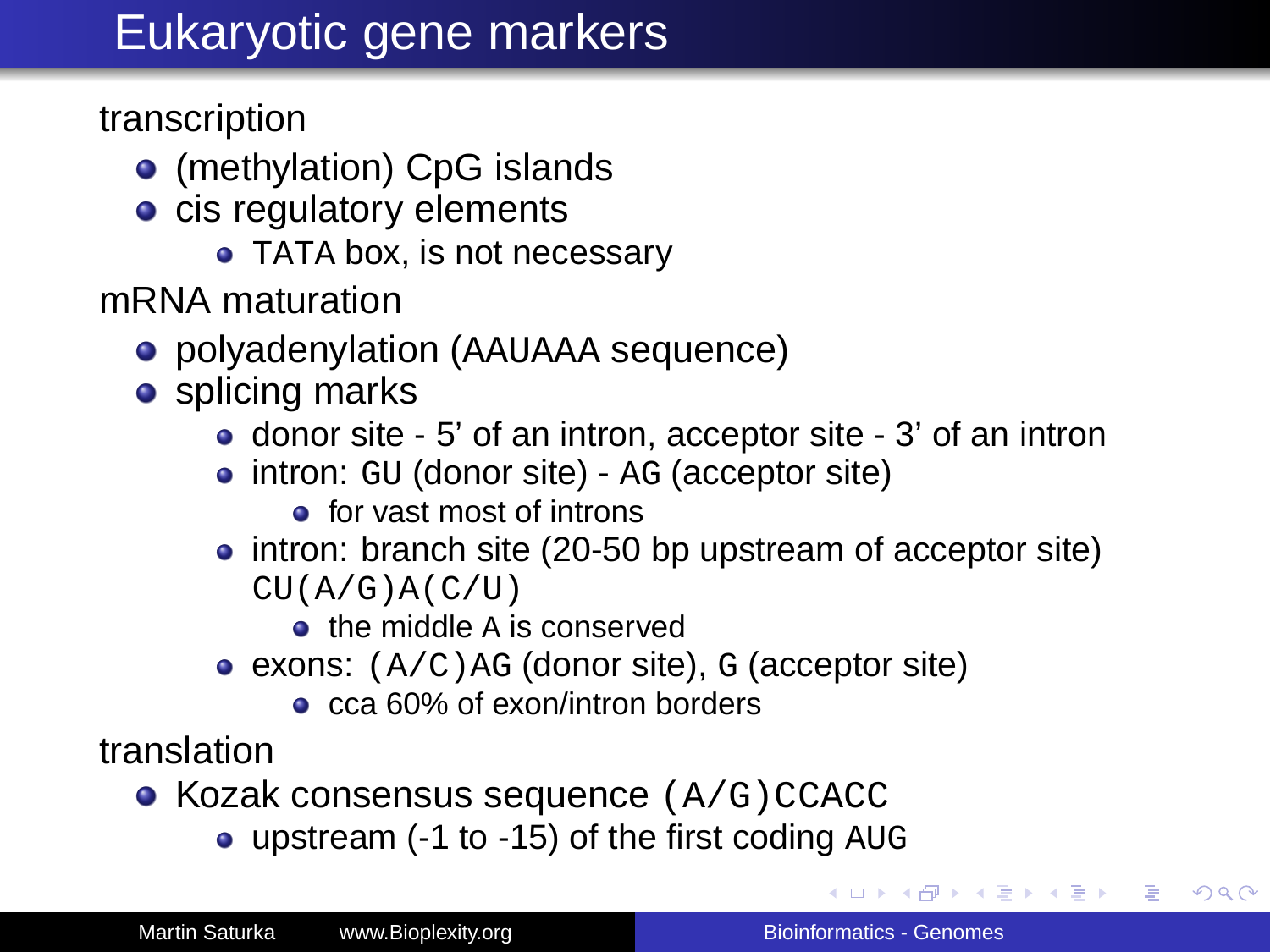#### Gene cotents

- triplet frequences
	- biased triplet frequenes inside genes
- **•** tri-nucleotide auto-correlations
	- slight 3-repetition signal inside genes
- **o** stop-codons
	- outside genes 3 of 64 triplets should be a stop codon every cca 60-75 bp inframe
- **e** entropy measure
	- GC content and conditional probabilities biased for gene rich/poor sites for specific species

→ 重き → 重き

ă.  $QQ$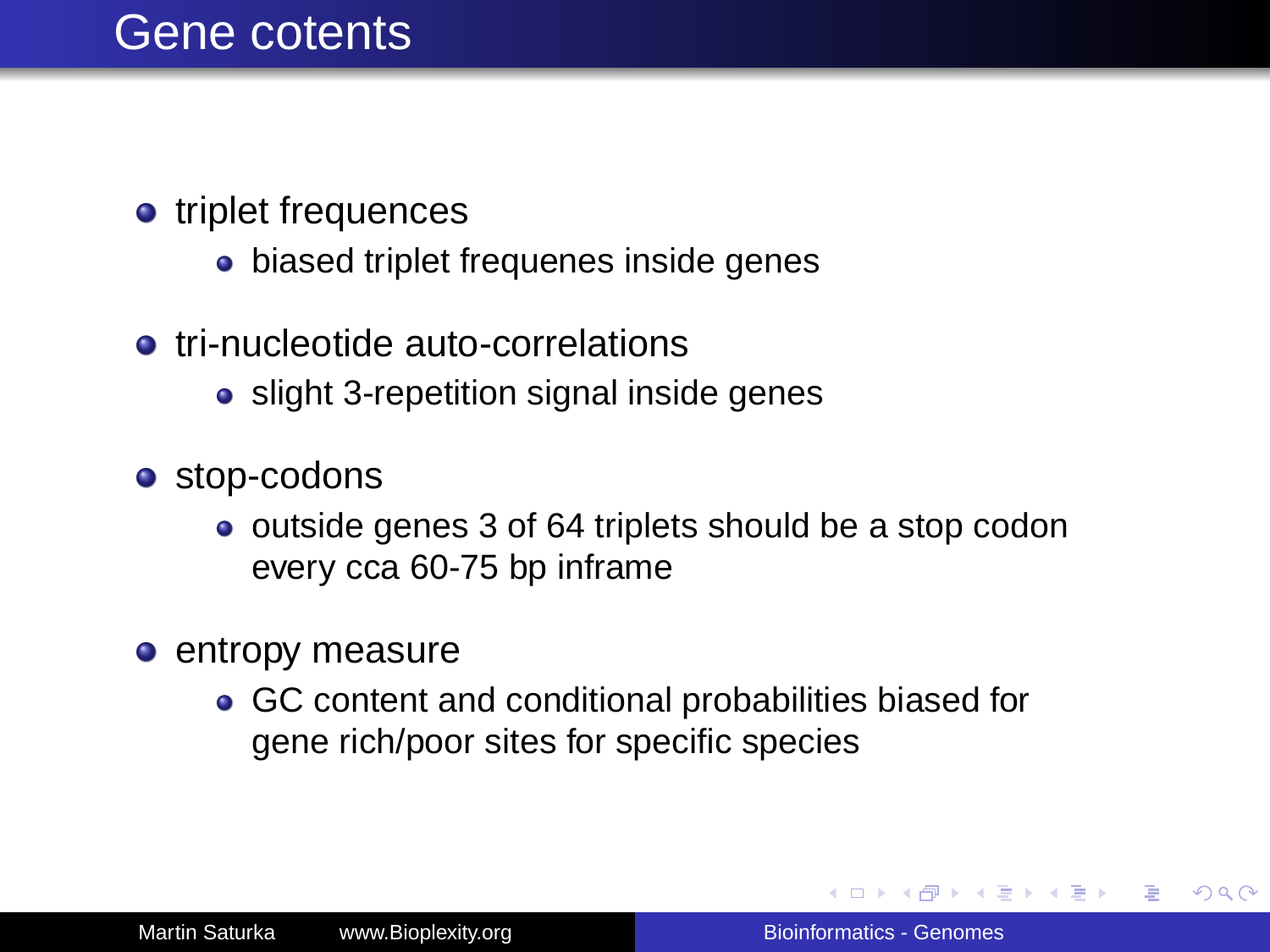### HMM search

- **combination of the known signals and content probabilities**
- **•** probabilities of inside-a-gene along a given sequence
	- selectoin of regions with high (smoothened) in-gene probabilities, usage of hierarchized HMMs
- **•** Prokaryotes
	- known systematics on (strong) signals
	- works fairly well
- **•** Eukaryotes
	- weak, various, poorly known signals
	- **·** mediocre results

イロト イ押 トイヨ トイヨト

B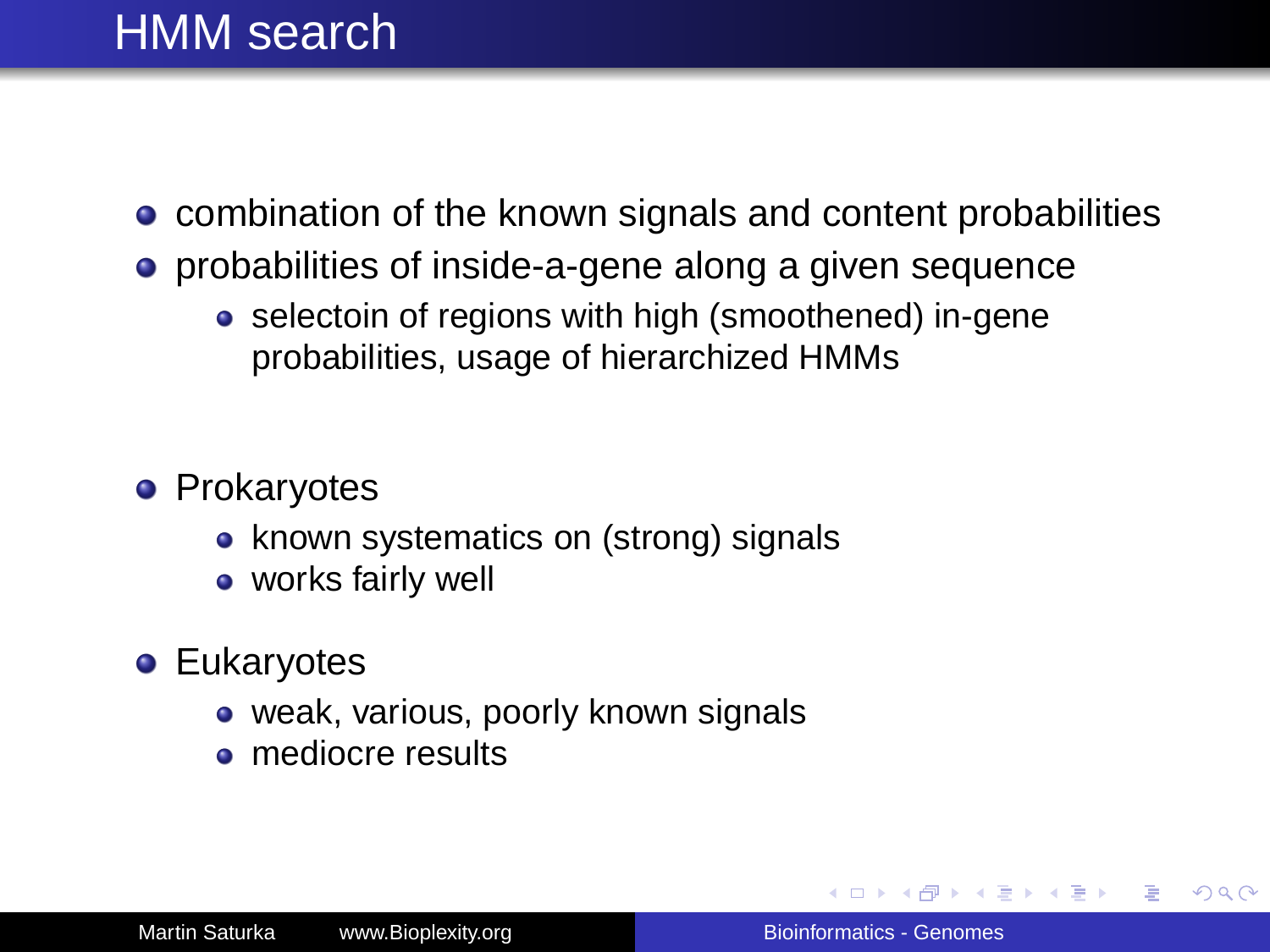every species similar to every species

- to search sequences related to known genes
	- many organisms have (partially) sequenced genomes
	- approximate search of various gene sequences
- comparative genomics
	- successful for yeast species
	- under hard work for the human genome

つくい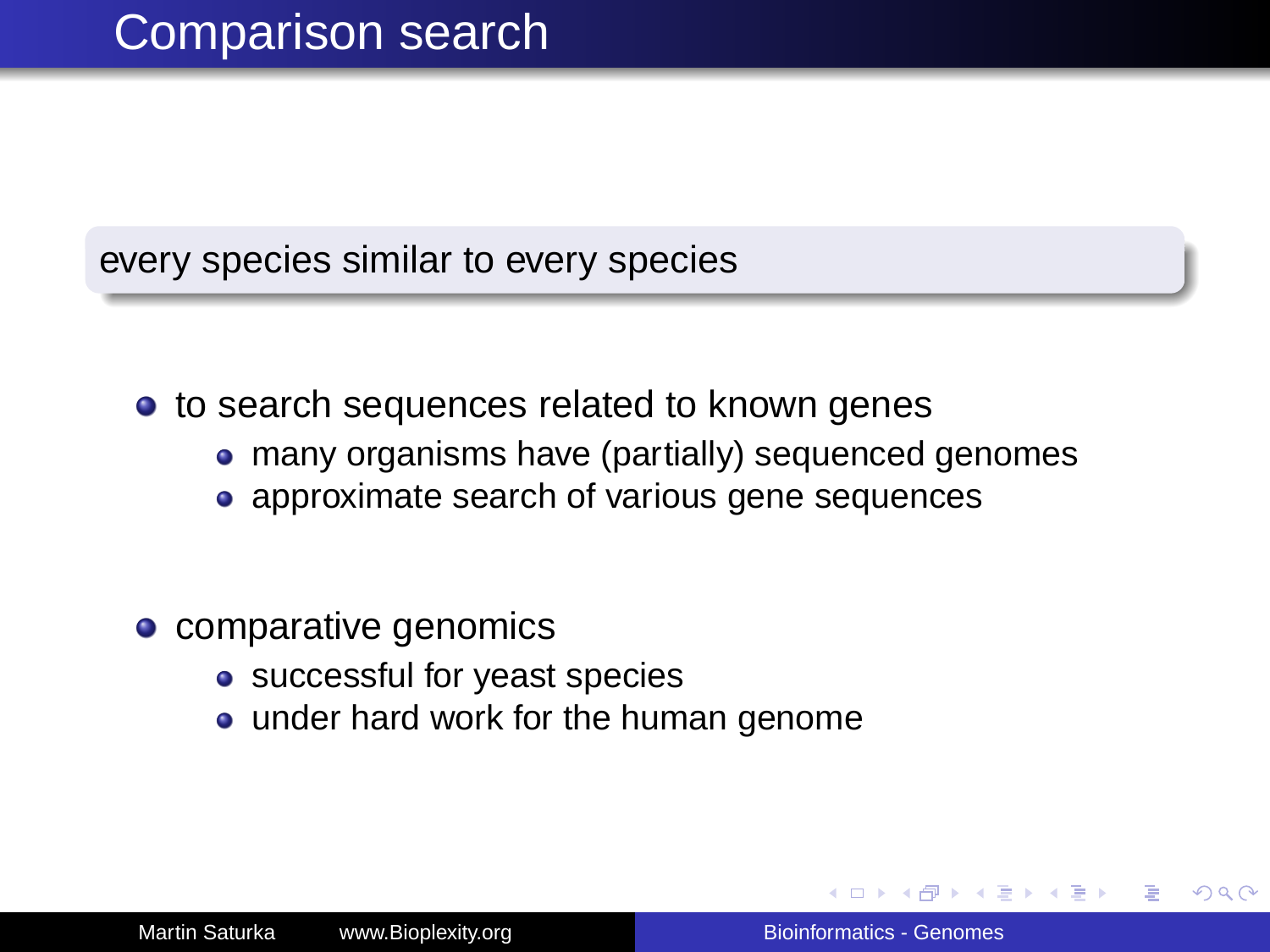#### Protein and mRNA based approaches

#### **o** mRNA detection

• relatively simple task - polyA tails detection

- ESTs, cDNA libraries
	- many mRNAs reversely transcribed into cDNAs
- **o** protein sequences
	- genetic code usage for coding sequences prediction

ぼう メモト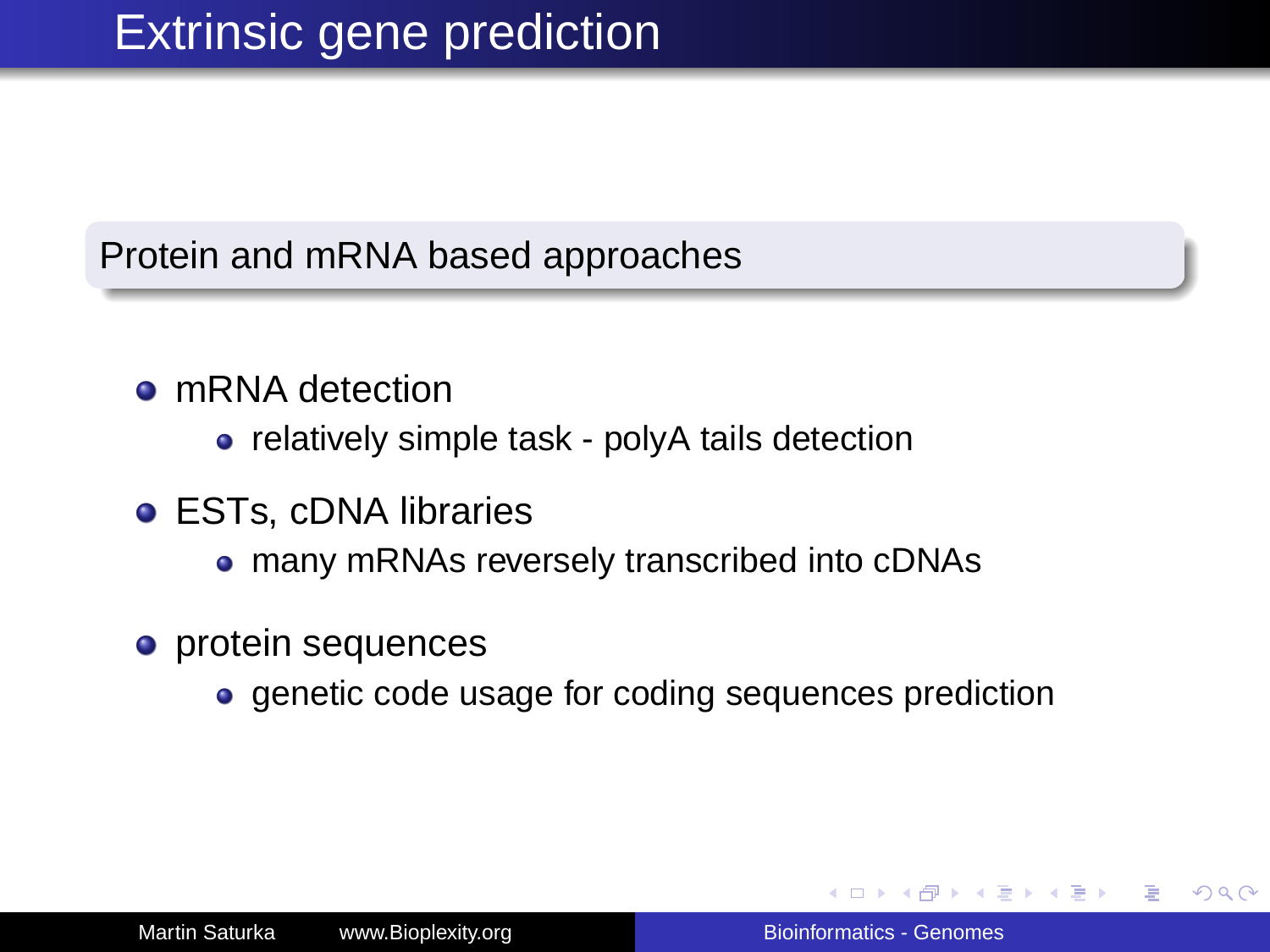not only protein codin genes

- repetitions and ncRNA search
- **.** Iong time known RNAs: rRNA, tRNA
- non-coding RNAs with substantial regulatory functions
- **o** structural RNA motifs
	- UNCG and GNRA tetraloops, uridine turns, CTAG tetramers
- **•** some repetitive sequences probably functional too

4 重 8

つへへ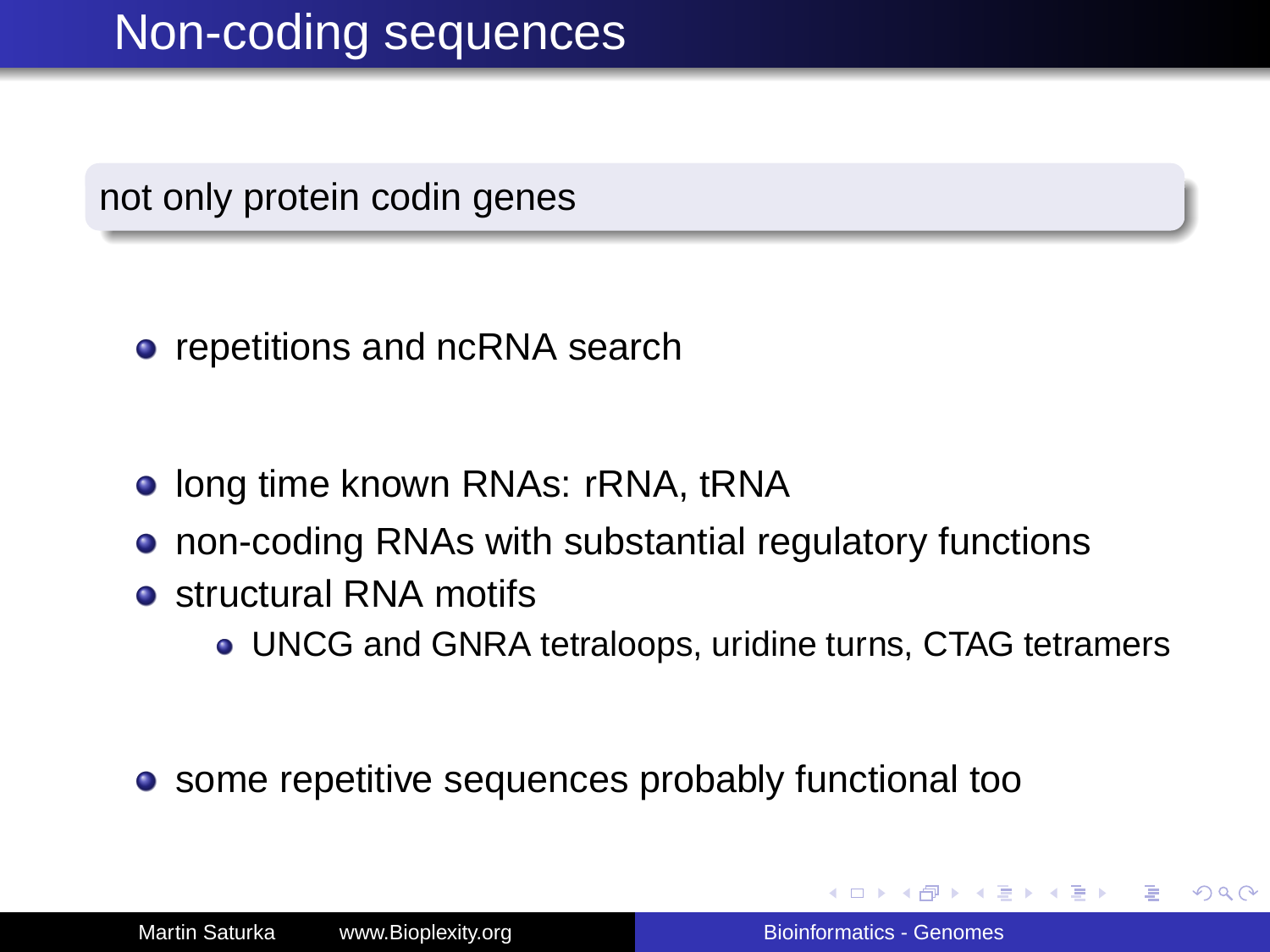## Binding sites

- regulatory motifs (cca 4-10 bp)
	- usually in near upstream sequences
	- sometimes in near downstream sequences
	- many in far upstream sequences
- regulatory canonical sequence search
	- a short sequence present in most given sequences
	- **the least total amount of mismatches on a subset**
- median string search
	- rename ATGC into 0123 numbers
	- a table of all the 8-mers is about 1 MB large
	- an improvement of the search
		- stop a local comparison if initial (terminal) part too distant

 $\left\{ \bigoplus_{i=1}^{n} \mathbb{P} \left( \mathcal{A} \right) \subseteq \mathbb{P} \left( \mathcal{A} \right) \subseteq \mathbb{P} \right\}$